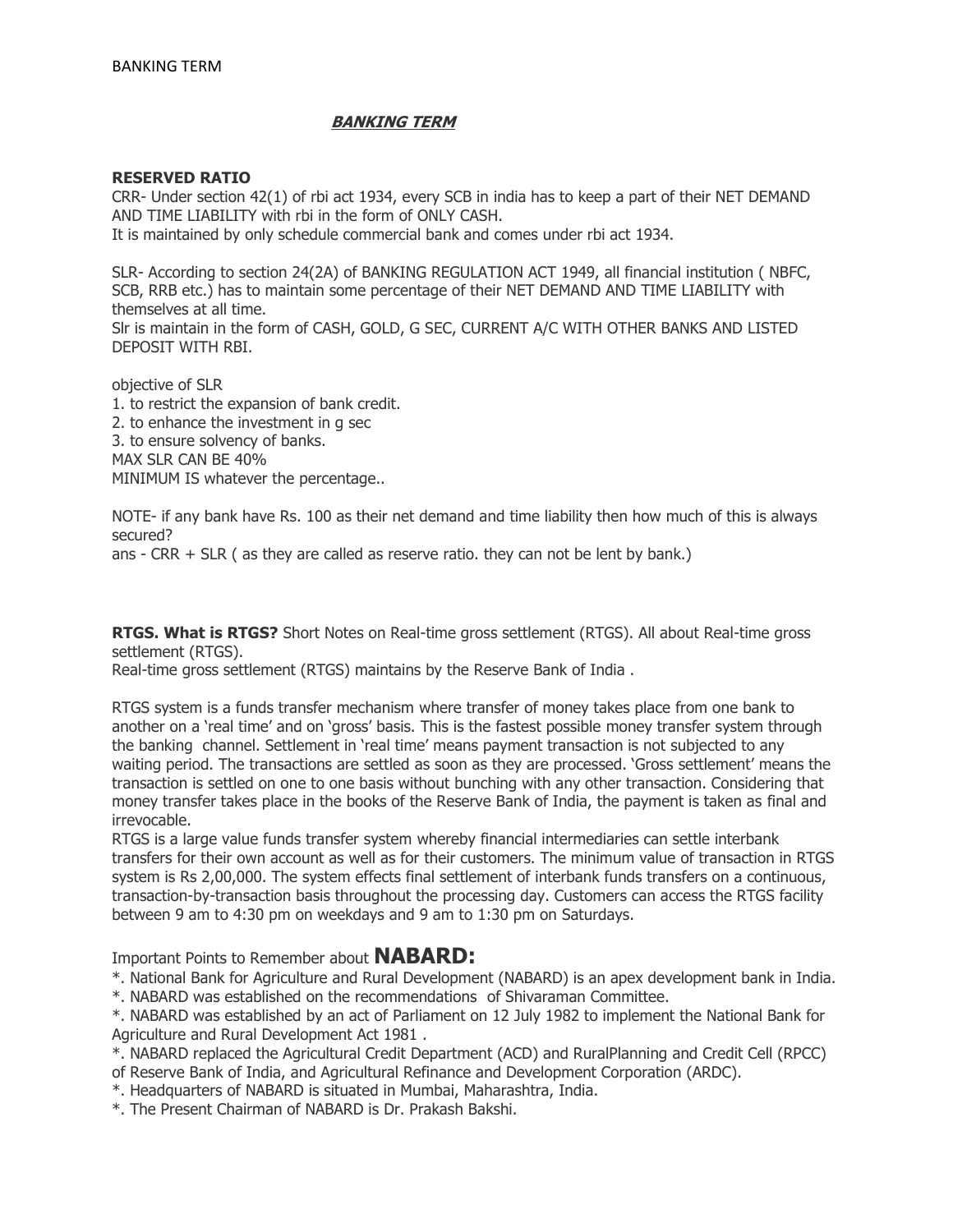- \*. NABARD completed its 25 years on12 July 2007 and Completed its 30year in 12 July, 2012.
- \*. NABARD announced Rural Innovation award to celebrate it's 30th foundation day.

## **NO FRILLS ACCOUNT**

No frill account is a type of bank account, with low / Zero balance requirement with extra-features removed.

In simple words it: If a company makes its service/product cheaper by removing the extra features, that is no frill.

eg. Dish TV package without 100 sports channels.

RBI came up with this No-frill concept, because poor people cannot open regular bank accounting having requirements like Rs.5000/- minimum balance etc.

So there are no frill accounts for them. So that poor people can open bank accounts and take loans, that'll save them from the 36% interest rate charged by the evil money lenders.

- Account can be opened with a minimum initial deposits of Rs.5/- and maintained at the minimum balance of Rs 5, no penalty charges will be deducted in case the minimum balance reaches zero.

- The Account holders will not be eligible for Cheque Book and ATM card facilities

- Maximum numbers of withdrawals are restricted to 30 every 6 months.

- Duplicate passbook may be issued to the account holder with a charge of Rs.10/-

As you can see above, it doesn't have the extra-features like Cheque book and ATM etc. So it is no-frill (because extra-features removed).

## Advantages

· Rural women can put their hard earned money in it, less chances of theft or husband spending it on Desi liquor.

· Can get easy loans, saved from the clutches of moneylenders.

- · Some banks even offer free of charge DD (demand drafts) like 2 per month.
- · No frill account holder can convert his/her account to regular saving account later.

now no frill accounts have been replaced by BASIC

## **1. What is a Repo Rate?**

A: Repo rate is the rate at which our banks borrow rupees from RBI. Whenever the banks have any shortage of funds they can borrow it from RBI. A reduction in the repo rate will help banks to get money at a cheaper rate. When the repo rate increases, borrowing from RBI becomes more expensive. Which means when repo rate increases bank will get money from rbi at higher rate ===bank will lend to customer at higher rate

higher repo===higher rate of loan by banks===reduction in flow of money as people will not take money at higher rate only needy people will take......At present the Repo Rate is 7.75%(as on 29/01/13)

## **2. What is Reverse Repo Rate?**

A: This is exact opposite of Repo rate. Reverse Repo rate is the rate at which Reserve Bank of India (RBI) borrows money from banks. RBI uses this tool when it feels there is too much money floating in the banking system. Banks are always happy to lend money to RBI since their money is in safe hands with a good interest. An increase in Reverse repo rate can cause the banks to transfer more funds to RBI due to this attractive interest rates.

Banks are happy to lend to RBI because risk factor is negligible .....means if they lend to other parties then there is a possibility of repayment failure

so this is also a tool to control flow of funds in economy. Reverse Repo Rate at present is 6.75%(as on 29/01/13)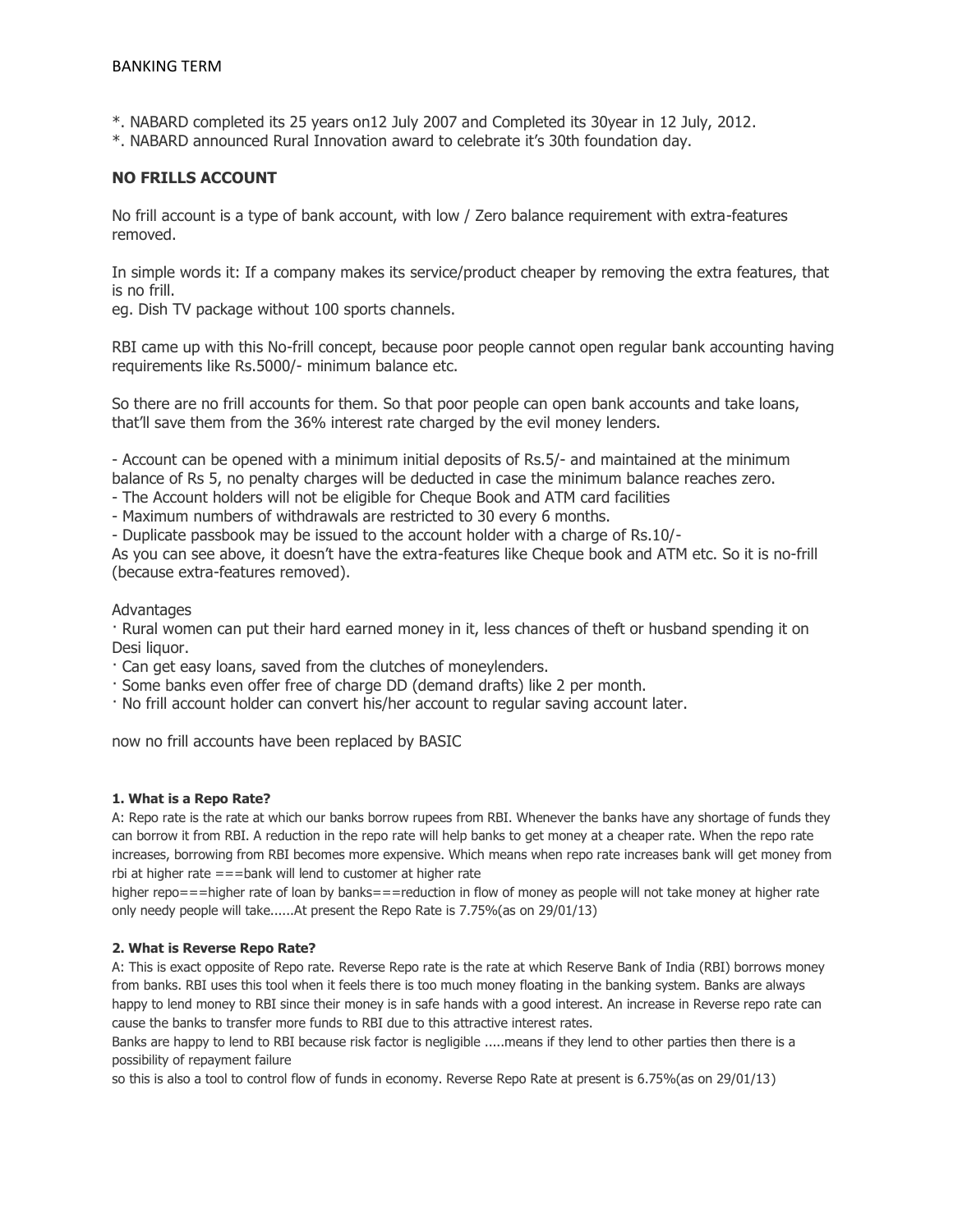## **3. What is CRR Rate?**

A: Cash reserve Ratio (CRR) is the amount of funds that the banks have to keep with RBI. If RBI decides to increase the percent of this, the available amount with the banks comes down. RBI is using this method (increase of CRR rate), to drain out the excessive money from the banks.CRR --- 4%

## **4. What is SLR Rate?**

A:SLR (Statutory Liquidity Ratio) is the amount a commercial bank needs to maintain in the form of cash, or gold or govt. approved securities (Bonds) before providing credit to its customers. Current SLR- 23 %

SLR rate is determined and maintained by the RBI (Reserve Bank of India) in order to control the expansion of bank credit. SLR is determined as the percentage of total demand and percentage of time liabilities. Time Liabilities are the liabilities a commercial bank liable to pay to the customers on their anytime demand. SLR is used to control inflation and propel growth. Through SLR rate tuning the money supply in the system can be controlled efficiently.

## **5. What is Bank Rate?**

A: Bank rate, also referred to as the discount rate, is the rate of interest which a central bank charges on the loans and advances that it extends to commercial banks and other financial intermediaries. Changes in the bank rate are often used by central banks to control the money supply.At present Bank Rate is 8.75%

## **6. RTGS ?**

What is it: It's a fund transfer mechanism that enables money to move from one bank to another on a real time and gross basis. Simply put, real time means the transaction is settled instantly without any waiting period and gross means that it is not bunched with any other transaction.

You can transfer a minimum of Rs 2 lakh through RTGS; there is no upper ceiling though. The bank will charge you Rs25- Rs50 for an outward RTGS transaction, inward transactions are free. RTGS is the fastest inter-bank money transfer facility available through secure banking channels in India. But not all branches in India are RTGS enabled. Visit the Reserve Bank of India's (RBI) website for a list of branches where you will get this facility. The RTGS customer service window for customers is available from 9.00 hours to 16.30 Monday to Friday and 9.00 to 13.30 on Saturdays.

**When do you need it**: This facility would be handy during an emergency, when you need to transfer funds quickly, imagine an ill child studying in another city or a parent in an emergency situation and needing money at once. You would be able to use this facility if you use Internet banking as a channel.

It is mostly used by high networth individuals and businessmen, who have at least Rs2 lakh to be transferred business associates or clients.

## **7. NEFT ?**

## **National electronic funds transfer**

**What is it:** NEFT enables funds transfer from one bank to another but works a bit differently than RTGS since the settlement takes place in batches rather than individually, making NEFT slower than RTGS.

The transfer is not direct and RBI acts as the service provider to transfer the money from one account to another. You can transfer any amount through NEFT, even a rupee.

You won't have to pay any fee for inward transfer of funds, but for outward transactions the charges can be from Rs5-Rs25 depending on the amount transferred.NEFT can be done 9.00hours to 19.00 hours on weekdays and on Saturdays 9.00 hours to 13.00 hours.

When do you need it: You can use this facility if you want to transfer funds online in a day or two.

NEFT can make life easier for those who need to send money to their parents or children living in another city. It cuts the trouble of issuing a cheque or draft and posting it.

NEFT, too, can be done only through Internet banking. Visit RBI website for a list of branches where you will get this facility.

## **8. Cheque ?**

A: Cheque is a legal instrument to transfer money in writing signed by the person who deposited , addressed to the banker for paying money when demand arises ....

Now there are various types of cheques---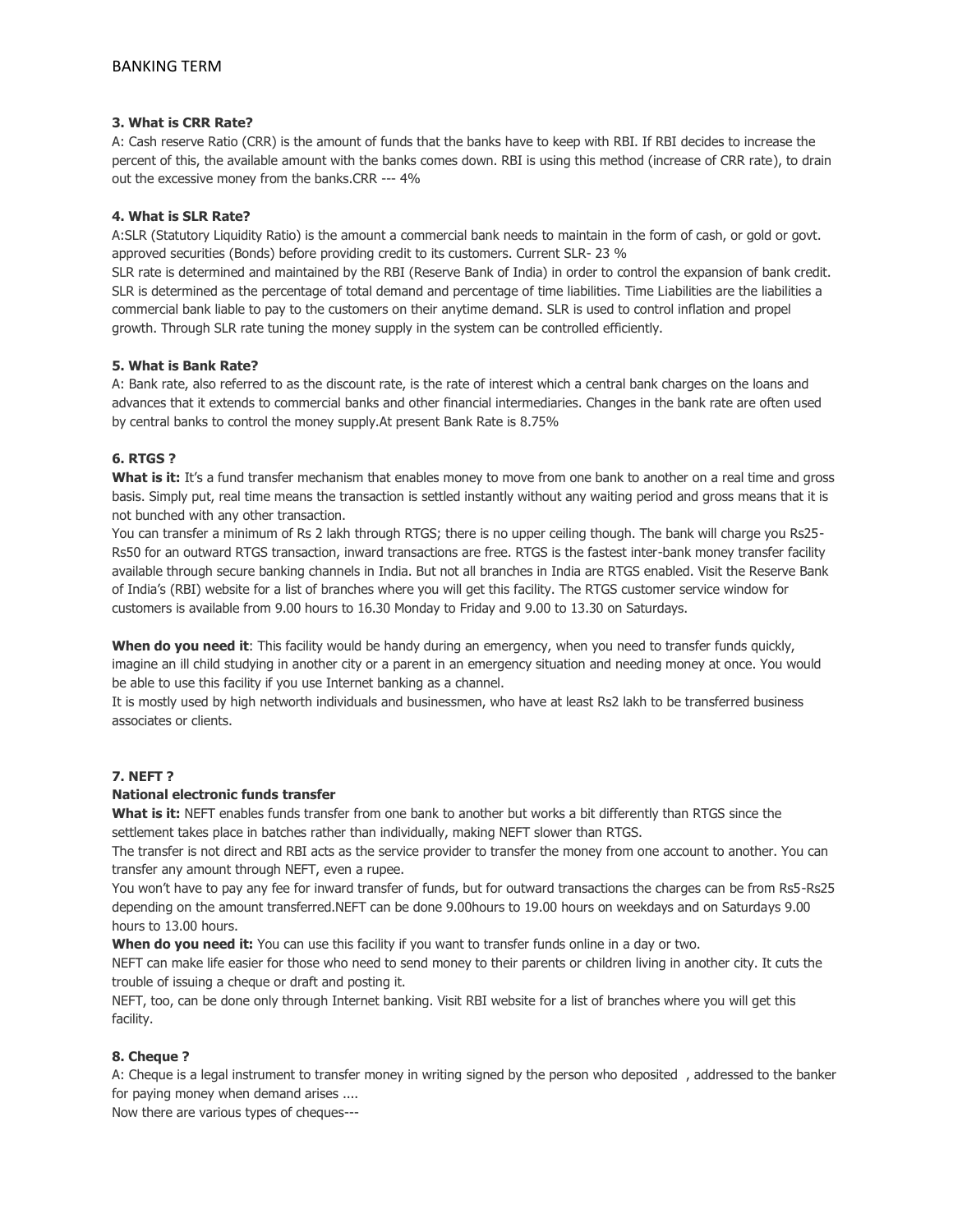a-- Bearer Cheque---when the words or to the bearer is not cancelled on the cheque then it becomes bearer cheque ....it is very risky as anyone having a cheque can ask for payment.

b-- Order cheque-- when word bearer is cancelled ....then payment be made to the party mentioned in cheque .

c--Crossed Cheque-- when two parllel lines are drawn on cheque and word "Account Payee " is written then its crossed cheque and the payment of these cheques cannot be obtained from counter of the bank they are deposited in account only

#### **9. Difference between repo rate and bank rate ?**

A. DIFFERENCE BETWEEN BANK RATE AND REPO RATE

BANK RATE ---- IT IS FOR M LONG TERM ..... AND IS THE OUTCOME OF MONETARY POLICY........BANK RATE DECIDES THE RATE AT WHICH COMMERCIAL BANKS LEND TO CUSTOMER AS IF BANK RATE INCREASES MEANS BORROWING FROM RBI BECOMES COSTLY

REPO RATE---- IT IS FOR SHORT TERM...... BASICALLY TO MATCH THE WORKING CAPITAL NEEDS OF BANKS.......IN THIS COMMERCIAL BANKS SELL THEIR SECURITIES TO RBI WITH AN AGREEMENT TO REPURCHASE THEM AGAIN AT PRE SETERMINED RATE.

#### **10. Devaluation ie. decrese of value of rupees against dollar ?**

A. suppose 1\$==rs 50 means for purchasing every dollar u have to pay rs 50 now is this ratio becomes 1\$==rs 55

then this means u have to pay more

now its impact..........

export sector will be benefited as when they export they get money in dollars and when they exchange it for rupee then they get more money ..........

import will be discouraged as if u purachse something u have to pay in dollars and for this u have to first change your currency in dollars and as rate is more so have to pay more so

this is called the situation of devaluation where export is promoted and import is curatiled...

## **11. Inflation, Deflation and Recession ?**

A. Inflation is as an increase in the price of bunch of Goods and services that projects the Indian economy. An increase in inflation figures occurs when there is an increase in the average level of prices in Goods and services. Inflation happens when there are fewer Goods and more buyers; this will result in increase in the price of Goods, since there is more demand and less supply of the goods.

Deflation is the continuous decrease in prices of goods and services. Deflation occurs when the inflation rate becomes negative (below zero) and stays there for a longer period.

A true economic recession can only be confirmed if GDP (Gross Domestic Product)growth is negative for a period of two or more consecutive quarters

suppose u r a manufacturer of pen

u mark ur pen cost price is rs 10

if u get 12 on selling it is called inflation

if u get exactly ur cost price ie 10 then its deflation

and if u get below ur cost price ie rs 8 then its recession

so inflation is a situation when demand exceeds supply and hence producers charge more

recession is a situtaion when producers are not even able to get their cost price and hence after some time forced to shut down their loss making company..

#### **12. Merchant Banking ?**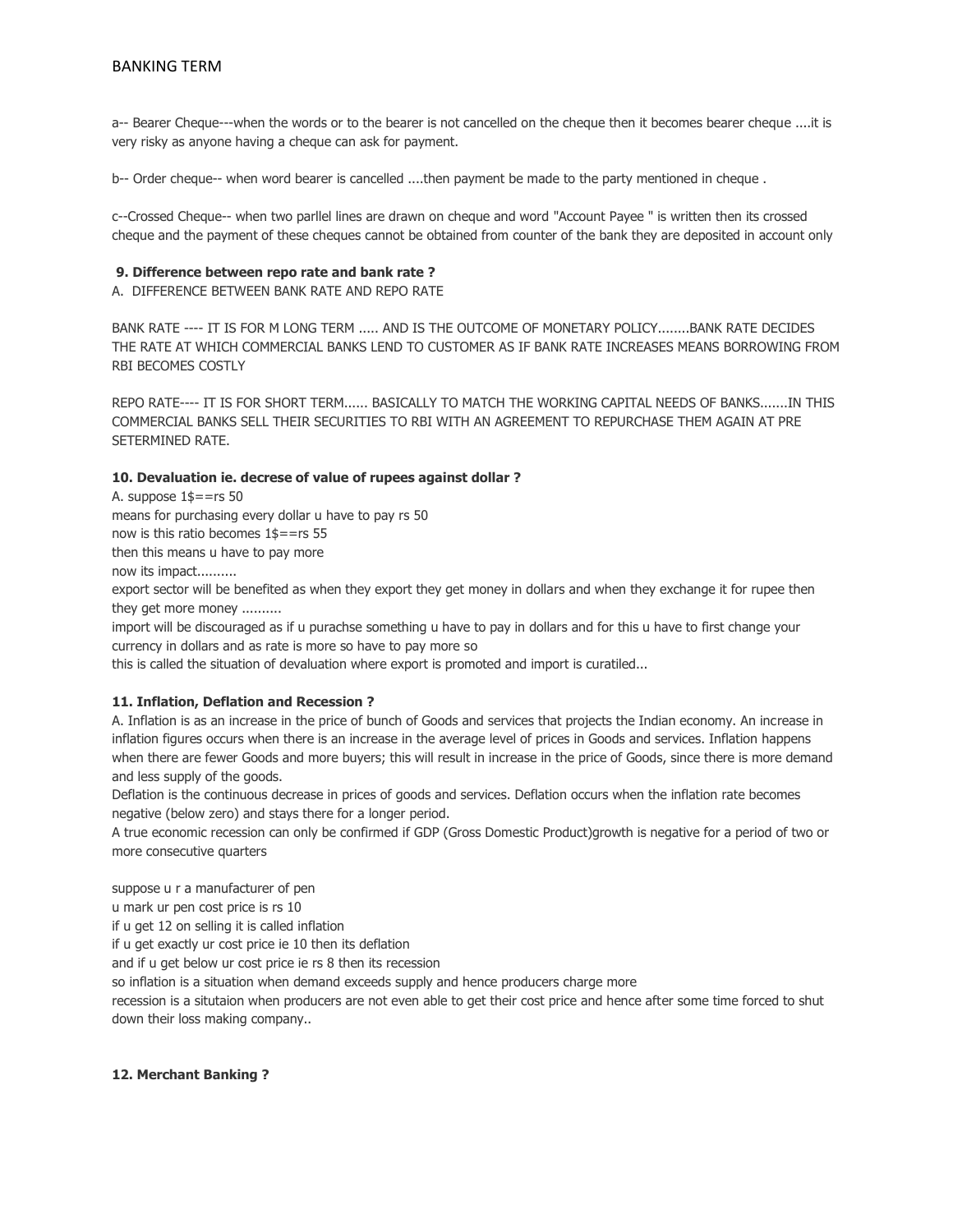A. Merchant banking is concerned with ipo and fpo for issuing shares in market company has to appoint a merchant banker who is responsible for all types approvals ,communications like from sebi, rbi etc and merchant banker have to fulfill all roc (registrar of companies ) filling also.....

## **13. Money Laundering ?**

A. basically it means converting black money into white money by depositing it into bank........now what happens is the money earned by drug trafficking or by some other such kind of process are referred as black money ...........so money launderers deposit this amount in banks ............now there are chances that they may be caught by banks as amount involved is too much...........so they deposit money in small amounts and later on withdraw the same or they invest in some small investment schemes......

for getting rid of this KYC NORMS came into play ........ which means know your customer .......in this customer ahve to deposit their verification ids and some like details with banks............

## **14. SEBI--SECURITIES AND EXCHANGE BOARD OF INDIA its functions ?**

A. SEBI is a capital market regulator means all the capital transactions are goverened by sebi----

its major functions are---

- a---protecting the interest of investor in securities market
- b--promoting development of securities market
- c---regulating the securities market......

#### **15. IRDA---INSURANCE REGULATORY DEVELOPMENT AUTHORITY its functions ?**

- A. IRDA is the regulatory authority of insurance business
- its functions are
- a--protectinginterest of policy holders
- b--specifing proper training,qualification etc to insurance people
- c--levying fees ,commision etc for conducting insurance business
- d--specifing the manner in which insurance company maintain their books of accounts
- e--specifing margin of solvency
- f--specifing general and life insurance business which company can take

#### **16.Shadow Banking ?**

A.shadow banking means those financial transactions which are not regulated ..... hence the risk involoved in these are very high..........shadow banking deals in money market instruments......and hence need money for early repayment .......... now what happens is they invest for long term .....and borrow for short term.......so this match creates problem coz of lack of liquidity...........and second thing as they are not regulated so they cant take help from any other organisation like for eg central banks.........the crisis which world faced during was coz of shadow banking also.

#### **17. Shadow clearance ?**

A. m explaining it by way of example

suppose sbi got 5 cheques from its customers for clearance and these cheques are of uco bank ...........no what sbi will do is they make a bundle of these cheques and send it to uco bank for clearance ......meanwhile sbi will make entry in their customer account that cheques are being sent for clearance and this entry is termed as shadow clearance..............and when uco bank makes payment then sbi will regularise this shadow clearance and transfer the payment in customer's account........

#### **18. types of bank audit and appointment of auditor ?**

- A. broadly banks have 3 types of audit---
- 1--internal audit
- 2--external audit

3--audit conducted by banks when some person takes loan to check whether he actually own the property which he is going to mortgage or not

now coming to their appointment

external auditors or u can say statutory auditors are appointed by banks itself but there is some process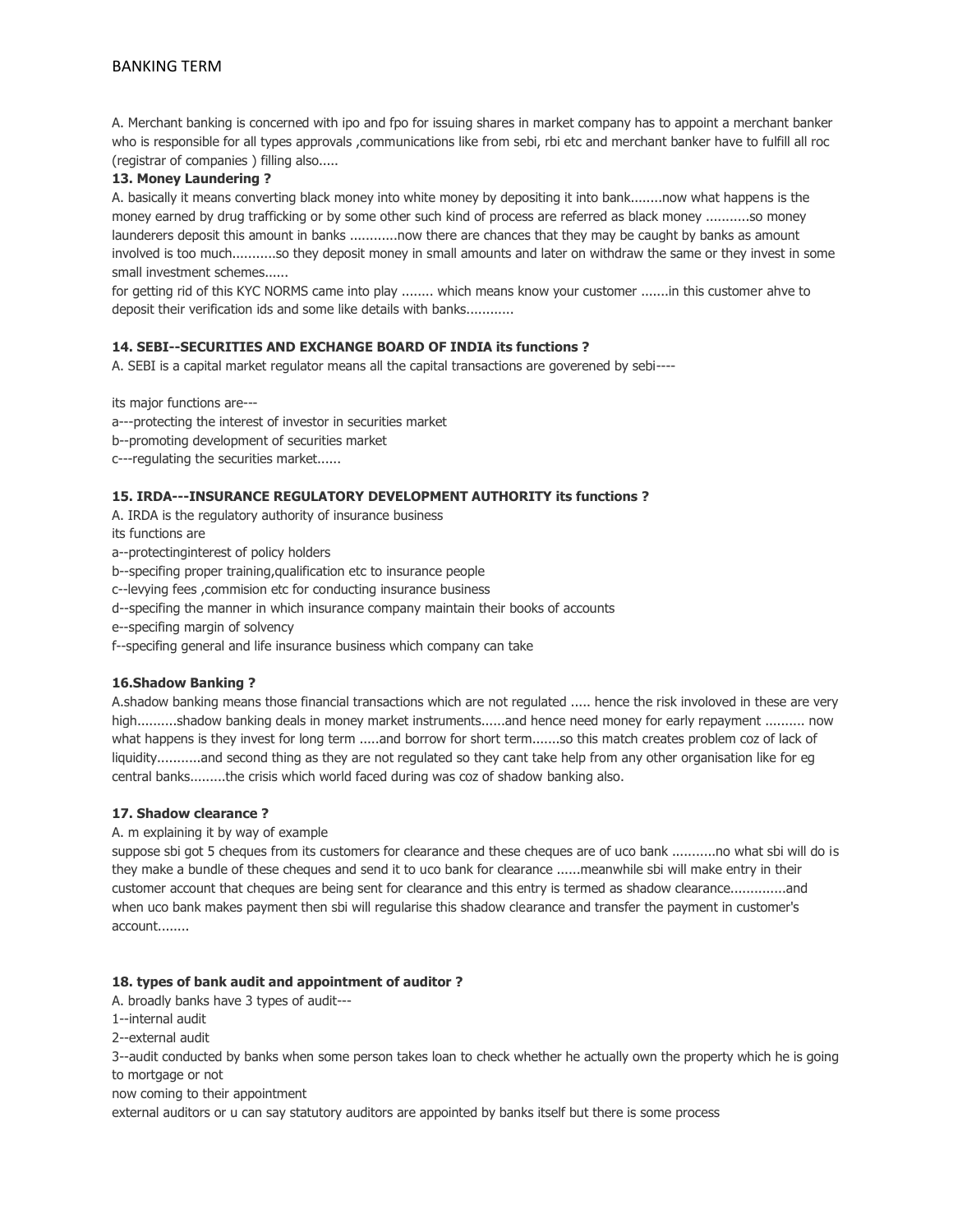means banks have to get the list of auditors from CAG and then have to get consent from auditors whether they are willing to work or not and they must not be disqualified to act as such .........and once they get consent banks have to send their names to rbi for approval .....

in case of RRB bank have to get approval from central government internal auditors are appointed by board of directors........

## **19. Double taxation avoidance agreement ?**

A. double taxation aviodance agreement ie dtaa is concerned with international taxation

for eg--- a person from india wants to setup his induatry in mauritus so now he have to pay tax as per indian law and as per mauritus law ..... so he is paying tax twice ..... so to avoid this double taxation dtaa is signed by various countries......now he dont have to pay tax to the tax twice for same income....

#### **20. Hedging ?**

A. hedging is a tool by which risk can be minimised in forex market........ by taking money from low interest rate country and investing where interest rate is high............for eg---- suppose mr.a wants a loan of 1 lkh and in india he is getting loan at 5% and in america at 7% ...... so what he will do is he will take loan from india and invest in america...... by this he will minimise risk and make profit

## **21. MAT(Minimum Alternate Tax)**

A. MAT(minimum alternate tax) is a tax which industries have to pay even if they are operating in tax free zone.........this concept came due to reliance........... what relaince do is they setup their industries in tax free zone and enjoy whole profits without spending a penny on tax............ so govt made provisions under which industries have to pay a minimum tax on their profit......

## **22. Inflationary gap ?**

A. inflationary gap means difference between supply and demand above full employment .............means if demand exceeds supply which country can produce at its extreme ..... then this gap is called inflationary gap............. for eg --- suppose country demands 10 units while its supply could only be 5 units .... so the gap of 5 units is inflationary gap

#### **23.fiat money**

a. the money which is not backed by gold or such kind of reserves...... these are declared by govt thats y they circulate in market .......

#### **24**. **Offshore banking**

is a type of banking conducted at an offshore bank, which is a bank located outside the depositor's own country, usually in an area where the taxes are low, and there are other financial and legal benefits. These benefits include, but are not limited to greater privacy due to bank secrecy, easy access to deposits and protection against local economic, financial, or political risks.

#### **25.Online banking**

allows bank clients to keep track of their finances whenever they find it convenient. Financial transactions can be conducted through a secure website owned and operated by a bank, virtual bank, building society, or credit union. Online banking services have some common features, which generally fall into several categories. Transactional features pertain to the carrying out of financial transactions such as opening new accounts, applying for loans, wire transfers, bill payments, etc. Payments can be made to third parties, such as telegraphic transfers and bill payments. Non-transactional features are related to cobrowsing, check links, online statements, etc. These encompass viewing paid checks, downloading bank statements, and viewing transactions. Other features relate to the transaction approval process, management of multiple account users, and administration.

Online banking services allow bill payment and other banking transactions over the Internet. With Internet and other advanced technology, bank customers do not have to go the nearest branch any longer. They can communicate and shop online and even do their banking. A major benefit of online banking is that clients do not have to wait for their statements to arrive so that they can check the account balance. This can be done every day by reviewing the online account. Clients can check transactions and balances and look for discrepancies so that they can deal with these promptly. With access to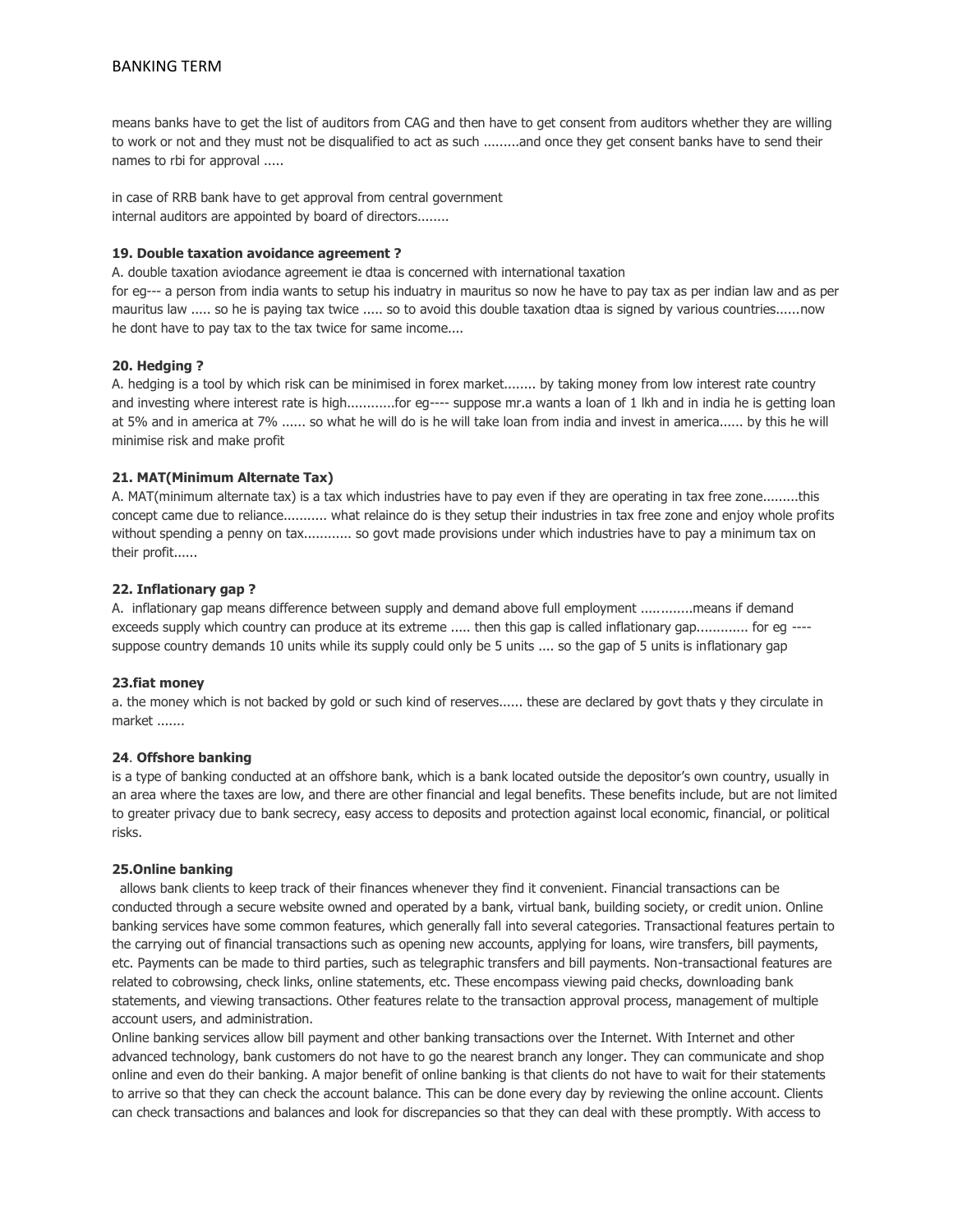Internet, online banking can be used practically anywhere. Moreover, since monthly bills are paid over the Internet, bank clients do not have to write checks and post payments. After one enters the amount and the payee, the money is deducted from the client's account automatically. Then, the good news is that if you want to go green, this is an opportunity to part with paper statements.

Since it costs less to process transactions, clients pay less in many cases. Online banking is typically offered for a small fee, which can be very low. Bank clients even save on ATM fees and postage. Online banking is not only convenient but with some banks, it is included in one's account plan. Clients may also have access to Western Union money transfers over the Internet and through mobile banking.

Some customers worry that online statements are not as secure as paperless ones. However, reputable banks make it clear that their online statements are completely secure as they use sophisticated security tools and advanced security systems. In general, protection for the online account is secured through password authentication. Other security methods have been developed as well. One security method is the PIN/TAN system in which the TAN represents a one-time password serving to authenticate transactions. The PIN is used for login the same way as in other places. TANs are often sent to bank customers in the form of a list and by postal letter. Another security method is the so called signature-based online banking. Every transaction is signed and encrypted in a digital form. The keys to generate and encrypt signatures may be stored on a memory medium or a smartcard, depending on the type of implementation.

With regard to attacks on online banking services, one way involves stealing valid TANs and login information by deceiving bank clients. Pharming and phishing are two ways to steal user's information. Trojan horses and cross-site scripting are other ways to steal account information. Signature-based online banking is also vulnerable to attacks. Here, the user's software is manipulated so that the system shows correct transactions on the screen while cons hide fake transactions in the background. Unfortunately, in most cases, the source of intrusion remains unknown.

## **26 Overdrafts**

occur when bank customers withdraw cash from their account, with the balance going below zero. An overdraft is basically a form of credit extended by a creditor when the account balance reaches zero. Overdrafts allow bank clients to withdraw money even when there are no funds in the account. In other words, banks allow their clients to borrow certain amount of money. With overdraft accounts, financial institutions cover checks to prevent them from bouncing. Given that overdrafts are a type of loan, bank clients pay interest on the overdraft's loan balance. On the other hand, the interest rate is often lower compared to credit cards.

Overdrafts may occur for various reasons, among which not maintaining proper account register, merchant error, unexpected electronic withdrawals, and more. When the accountholder fails to maintain his account register well, overspending is due to negligence. Another reason for overdraft is, in fact, the possibility to overdraw money using an ATM. Some ATMs and banks allow withdrawals even when cash is insufficient in the account. ATMs are sometimes unable to communicate with the bank of the accountholder, with this resulting in automatic authorization of withdrawals. With temporary deposit holds, banks can put on hold a deposit that has been made to an account. Bank policies or Regulation CC may be responsible for that. Given that money is not immediately available, this will result in overdraft fees. Unexpected electronic withdrawals are yet another reason for overdrafts. This may occur when the trial period of some recurring service ends. Overdrafts may also occur due to direct deposit chargeback, recovering overpayment, or wage garnishment. Finally, overdraft may occur due to merchant error, with a merchant wrongly debiting a client's account.

On the other hand, it can be said that an overdraft acts like a safety net on one's account. Clients are allowed to borrow up to a specified limit whenever they do not have money in the account. This is useful in covering short-term financial problems. Keep in mind that some bank accounts come with an overdraft facility, but this is not necessarily true for all accounts. If your account doesn't, you need to ask your banking institution for an overdraft facility. The bank's decision will depend on the client's record, and he may be required to pay a fee for setting it up. You will not have to use it unless you need an overdraft. Moreover, you will not be required to pay additional charges in case of accidentally overdrawing. Naturally, clients have to pay the overdraft and interest charges. Rates depend on the bank and can be variable and fixed. In addition, a monthly charge and arrangement fee may apply. If you don't have the bank's authorization to overdraw, the charges may be quite high. Your financial institution may not pay direct debits, bounce checks, and charge a fee for all refused transactions. Administration fees may be set in place as well.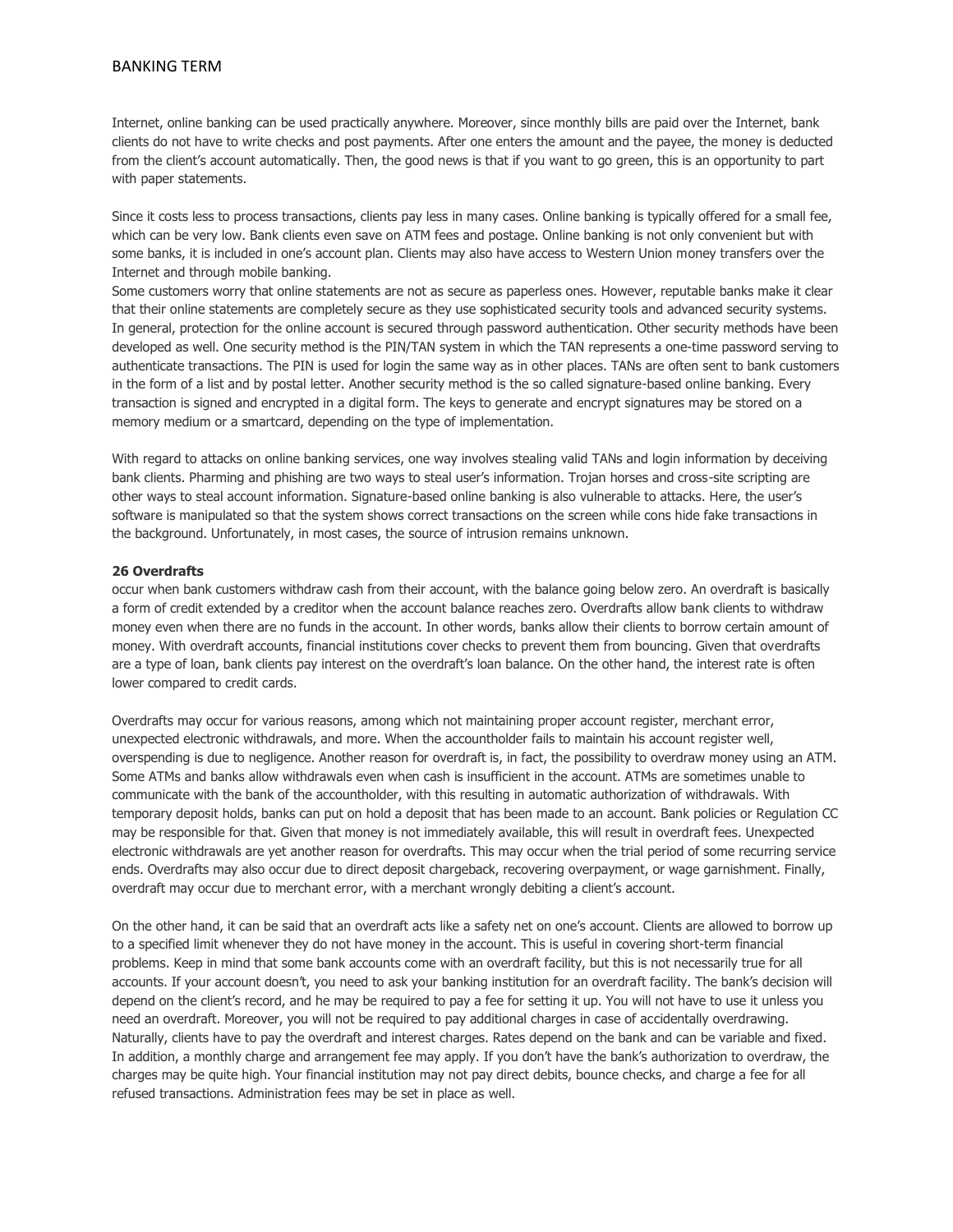## **27. Private banking**

A. is a term that encompasses different financial, investment, and banking services offered to high net worth individuals. Banks provide personalized services to individuals with sizeable assets through bank advisors. With regard to wealth management, high net worth individuals have more wealth than regular bank customers and enjoy access to a large array of alternative and conventional investment instruments. Private banking aims to offer such clients the best products and services, suited to their individual requirements.

Bank advisors provide investment-related advice, customized financial solutions, credit and liquidity management, estate and tax planning, retirement planning, and much more. Banking teams operate on the domestic and international markets to provide investment and banking solutions to persons from diverse backgrounds. Structured products are featured with returns linked to currencies, basket of stocks, single stocks, equity indices, interest rates, etc. Investment protection is also designed to fit the requirements of individual clients – from 0 percent to 100 percent. In addition, investment products may be offered with terms from 1 month to 10 years. Private banking also encompasses alternative investment products which are not associated with traditional asset classes such as bonds and equities. High net worth individuals enjoy access to private real estate and equity funds and hedge funds. Bank advisors also offer a large selection of financial planning services, including business and family protection, pension consolidation, saving for retirement, and income planning. Business and family protection services are designed to protect high net worth individuals and their families from financial hardship. Income planning aims at income generation through developing and implementing a personalized investment strategy. Pension consolidation is a service intended for persons with multiple pension plans. Bank advisors help high net worth individuals avoid lost opportunities and problems by consolidating pension plans into a single one. Finally, those who are saving for retirement are offered help in designing a plan to build up their wealth and enjoy it post retirement.

#### **28. stop payment**

A. occurs when an accountholder asks their bank not to honor some payment. Stop payments can be made before the receiving party cashes a check and after the latter is delivered. Stop payment orders are mainly governed by banking regulations and state laws, and they can vary by bank and state. Banking institutions usually charge a fee to issue a stop payment. If the check is issued to pay back a legitimate debt, stopping payment may be regarded as an act of fraud. State fraud laws determine if this is considered a criminal act, and laws differ from one state to another.

#### **29.Wire transfer**

A. also known as credit transfer, refers to a method of transferring funds electronically from one institution or person to another. Wire transfers are made in two different ways. Cash can be transferred at a cash office or from one bank account to another. Compared to bulk payments, wire transfer systems are intended to offer individualized transactions. Examples of such systems are Check21 and ACH. ACH stands for Automated Clearing House, which functions as an electronic network for making transactions in the US. This system processes debit and credit transactions in batches and in large volumes. Credit transfers encompass vendor payments and direct deposits. Direct debit transfers include, on the other hand, mortgage loans, insurance premiums' consumer payments, and other types of bills. Check21 is another name for Check Clearing for the 21st Century Act, which was enacted in 2004. Under this law, recipients are allowed to create digital versions of paper checks, which are known as substitute checks. In this way, further processing of the physical document is not necessary. The effects of this become visible to consumers when some checks no longer come with their monthly statements. At the same time, others are returned. In addition, under this law, mobile phones and computer scanners cannot be used to capture checks' images with the purpose of depositing them electronically. This is called remote deposit.

Basically, wire transfers are transfers of money done by a bank, and both recipients and senders do not touch the funds. It is not difficult to make a wire transfer, and the first step is to contact your financial institution online or by phone and provide the required information. This includes the name of the company or person to have the money wired to, the routing number of the bank, together with the phone number and address of the latter, the account number of the recipient, and the contact details of a person to whom questions can be presented, if needs be. The next step is to determine the sum of money to be wired and when the recipient needs to have it sent. The transaction is to be completed through your banking institution. Some banks allow clients to make transactions over the Internet, but other entities require that clients contact them by fax or phone. Finally, you have to confirm that the wire transfer took place. Request a transfer confirmation to be emailed or faxed or call the receiving bank and ask for confirmation.

Wire transfers are a popular payment method, along with personal account management, balance transfers, and credit cards. With account management, clients can transfer money between savings and checking accounts. In fact, by swiping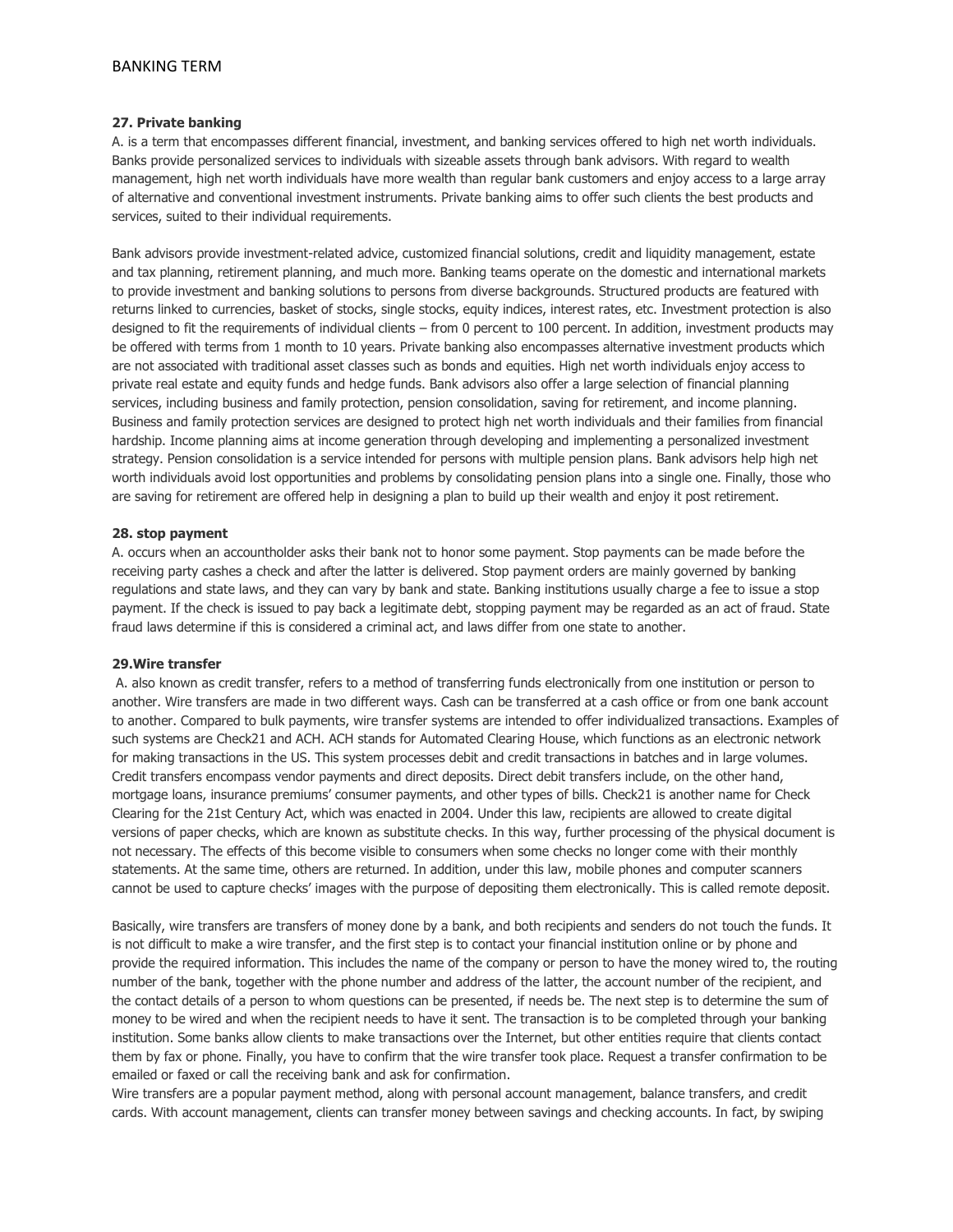an ATM card, bank clients authorize a wire transfer from their bank accounts. At point of sale, transfers are free-of-charge for customers, but a fee may be charged for other types of transfer. For example, it will be based on percentage of the amount to be transferred, or it can be a flat amount. This is oftentimes the case with credit card balance transfers.

Western Union and some other companies feature an anonymous type of wire transfer. Customers can go to Western Union, for example, and send certain amount of money to a branch of Western Union in Jamaica. Even if the office they visit is in Chicago, they will send cash and pay all applicable fees. The wire transfer will be made electronically.

Wire transfers have advantages and disadvantages. They are handy in case you do not have a bank account. However, if you make a wire transfer to buy something from a private seller, they may provide wrong or false information.

## **30.What is PLR?**

A: The Prime Interest Rate is the interest rate charged by banks to their most creditworthy customers (usually the most prominent and stable business customers). The rate is almost always the same amongst major banks. Adjustments to the prime rate are made by banks at the same time; although, the prime rate does not adjust on any regular basis. The Prime Rate is usually adjusted at the same time and in correlation to the adjustments of the Fed Funds Rate. The rates reported below are based upon the prime rates on the first day of each respective month. Some banks use the name "Reference Rate" or "Base Lending Rate" to refer to their Prime Lending Rate.

## **31. What is Deposit Rate?**

A: Interest Rates paid by a depository institution on the cash on deposit.

## **32. What is FII?**

A: FII (Foreign Institutional Investor) used to denote an investor, mostly in the form of an institution. An institution established outside India, which proposes to invest in Indian market, in other words buying Indian stocks. FII's generally buy in large volumes which has an impact on the stock markets. Institutional Investors includes pension funds, mutual funds, Insurance Companies, Banks, etc.

## **33. What is FDI?**

A: FDI (Foreign Direct Investment) occurs with the purchase of the "physical assets or a significant amount of ownership (stock) of a company in another country in order to gain a measure of management control" (Or) A foreign company having a stake in a Indian Company.

#### **34. What is IPO?**

A: IPO is Initial Public Offering. This is the first offering of shares to the general public from a company wishes to list on the stock exchanges.

#### **35. What is Disinvestment?**

A: The Selling of the government stake in public sector undertakings.

## **36. What is Fiscal Deficit AND Revenue deficit?**

A: It is the difference between the government's total receipts (excluding borrowings) and total expenditure. **Revenue deficit** defines that, where the net amount received (by taxes & other forms) fails to meet the predicted net amount to be received by the government.

#### **37. What is GDP,GNP,Per Capita Income AND National Income?**

A: The Gross Domestic Product or GDP is a measure of all of the services and goods produced in a country over a specific period; classically a year. GDP during 2008-09 is 6.7%.

Gross National Product is measured as GDP plus income of residents from investments made abroad minus income earned by foreigners in domestic market.

National Income is the money value of all goods and services produced in a country during the year.

The national income of a country, or region, divided by its population. Per capita income is often used to measure a country's standard of living.Per capita income during 2008-09 estimated by CSO: Rs.25, 494.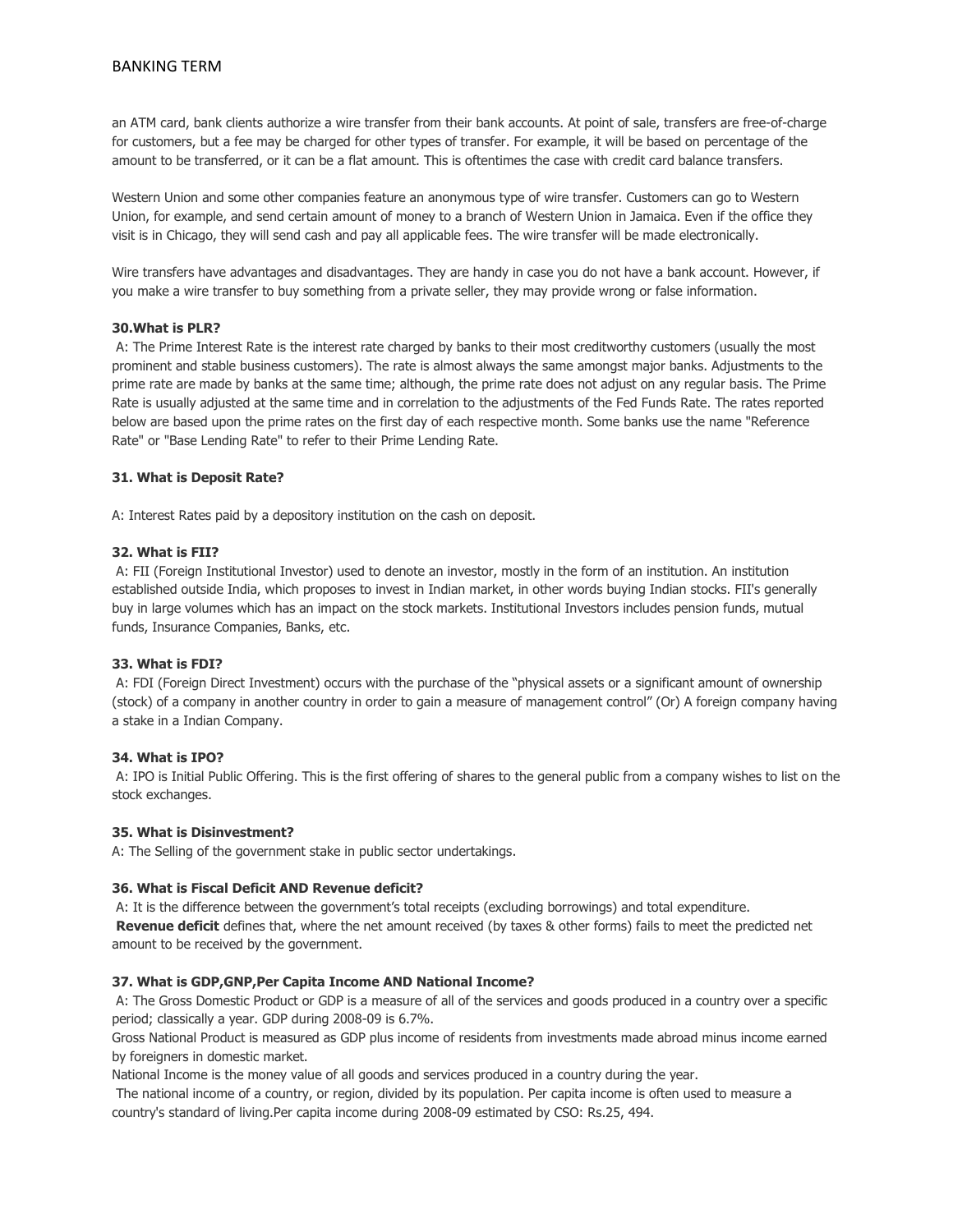## **Indicators of Growth**

**Gross Domestic Product (GDP):** It is the sum total of the market value of the final goods and services produced within the geographical boundary of a country during an accounting year.

**Gross National Product (GNP):** GNP = GDP + Net factor income from abroad.

Net factor income =  $X - M$ ,  $[X =]$  Income earned and received by nationals in foreign countries; M=Income earned by foreign nationals in a country.]

It better indicates the production potential of the nationals as against GDP. In India's case, GNP is less than GDP. In other words, net factor income is negative in India.

**Net National Product (NNP):** NNP = GNP – Depreciation

Depreciation is consumption of fixed capital in the process of production.

**National Income:** When NNP is calculated at factor cost, it is known as National Income. In other words, it can be represented as,

National Income = NNP at market prices – Indirect taxes + subsidies

## **38. What is Vote on Account?**

A: A vote-on account is basically a statement ,where the government presents an estimate of a sum required to meet the expenditure that it incurs during the first three to four months of an election financial year until a new government is in place, to keep the machinery running.

## **39. Difference between Vote on Account and Interim Budget?**

A:Vote-on-account deals only with the expenditure side of the government's budget, an interim Budget is a complete set of accounts, including both expenditure and receipts.

## **40. What is SDR?**

A: The SDR (Special Drawing Rights) is an artificial currency created by the IMF in 1969. SDRs are allocated to member countries and can be fully converted into international currencies so they serve as a supplement to the official foreign reserves of member countries. Its value is based on a basket of key international currencies (U.S. dollar, euro, yen and pound sterling).

## **41. What is SEZ?**

A: SEZ means Special Economic Zone is the one of the part of government's policies in India. A special Economic zone is a geographical region that economic laws which are more liberal than the usual economic laws in the country. The basic motto behind this is to increase foreign investment, development of infrastructure, job opportunities and increase the income level of the people.

## **42. What is corporate governance?**

The way in which a company is governed and how it deals with the various interests of its customers, shareholders, employees and society at large. Corporate governance is the set of processes, customs, policies, laws, and institutions affecting the way a corporation (or company) is directed, administered or controlled.Is defined as the general set of customs, regulations, habits, and laws that determine to what end a firm should be run.

## **43. Functions of RBI?**

A. The Reserve Bank of India is the central bank of India, was established on April 1, 1935 in accordance with the provisions of the Reserve Bank of India Act, 1934. The Reserve Bank of India was set up on the recommendations of the Hilton Young Commission. The commission submitted its report in the year 1926, though the bank was not set up for nine years.To regulate the issue of Bank Notes and keeping of reserves with a view to securing monetary stability in India and generally to operate the currency and credit system of the country to its advantage." Banker to the Government: performs merchant banking function for the central and the state governments; also acts as their banker.Banker to banks: maintains banking accounts of all scheduled banks

## **44. What is monetary policy?**

A Monetary policy is the process by which the government, central bank, of a country controls (i) the supply of money, (ii) availability of money, and (iii) cost of money or rate of interest, in order to attain a set of objectives oriented towards the growth and stability of the economy.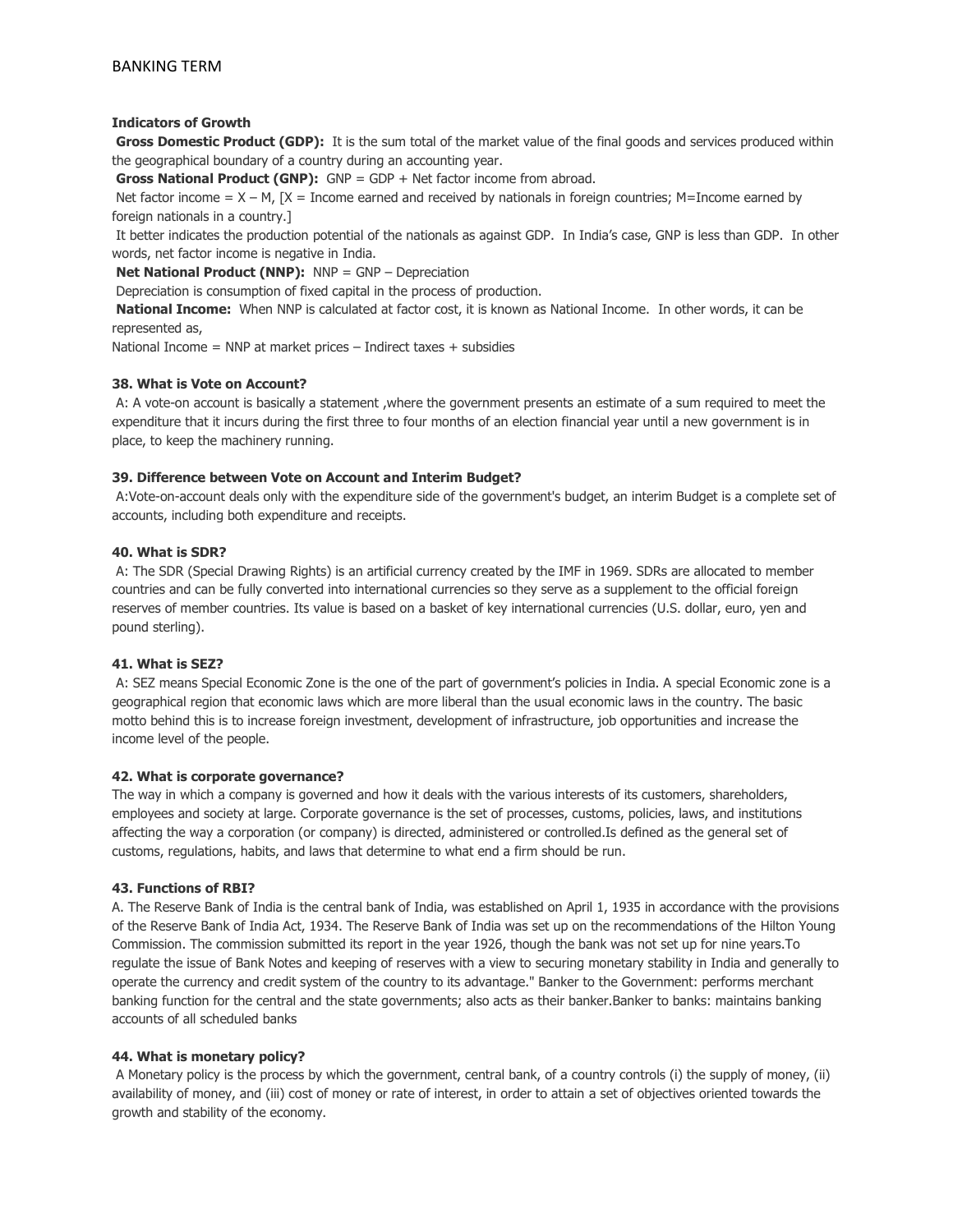## **45. What is Fiscal Policy?**

Fiscal policy is the use of government spending and revenue collection to influence the economy. These policies affect tax rates, interest rates and government spending, in an effort to control the economy. Fiscal policy is an additional method to determine public revenue and public expenditure.

## **46. What is Core Banking Solutions?**

Core banking is a general term used to describe the services provided by a group of networked bank branches. Bank customers may access their funds and other simple transactions from any of the member branch offices. It will cut down time, working simultaneously on different issues and increasing efficiency. The platform where communication technology and information technology are merged to suit core needs of banking is known as Core Banking Solutions.

## **47. What is bank and its features and types?**

A bank is a financial organization where people deposit their money to keep it safe.Banks play an important role in the financial system and the economy. As a key component of the financial system, banks allocate funds from savers to borrowers in an efficient manner.

- 1. **Regional Rural Banks** were established with an objective to ensure sufficient institutional credit for agriculture and other rural sectors. The RRBs mobilize financial resources from rural / semi-urban areas and grant loans and advances mostly to small and marginal farmers, agricultural labourers and rural artisans.The area of operation of RRBs is limited to the area as notified by GoI covering one or more districts in the State.
- 2. Banking services for individual customers is known as **retail banking**.
- 3. **Merchant Bank** that deals mostly in but international finance, long-term loans for companies and underwriting. They do not provide regular banking services to the general public.
- 4. **Online Banking (or Internet Banking)** allows customers to conduct financial transactions on a secure website operated by their retail or virtual bank.
- 5. **Mobile Banking** is a service that allows you to do banking transactions on your mobile phone without making a call , using the SMS facility. It is a term used for performing balance checks, account transactions, payments etc. via a mobile device such as a mobile phone.
- 6. **Traditional Banking** is the normal bank accounts we have. Like, put your money in the bank and they act as a security and you will get only the normal interests (decided by RBI in our case, FED bank in US).
- 7. **Investment Banking is** entirely different. Here, people who are having so much money (money in excess which will yield only less interest if in Banks) will invest their money and get higher returns. For example, If i have more money instead of taking the pain of investing in share market, buying properties etc. I will give to investment banks and they will do the money management and give me higher returns when compared to traditional banks.

## **48. What is E-Governance?**

E-Governance is the public sector's use of information and communication technologies with the aim of improving information and service delivery, encouraging citizen participation in the decision-making process and making government more accountable, transparent and effective.

## **49. What is Right to information Act?**

The Right to Information act is a law enacted by the Parliament of India giving citizens of India access to records of the Central Government and State governments. The Act applies to all States and Union Territories of India, except the State of Jammu and Kashmir - which is covered under a State-level law. This law was passed by Parliament on 15 June 2005 and came fully into force on 13 October 2005.

## **50. Credit Rating Agencies in India?**

The credit rating agencies in India mainly include ICRA and CRISIL. ICRA was formerly referred to the Investment Information and Credit Rating Agency of India Limited. Their main function is to grade the different sector and companies in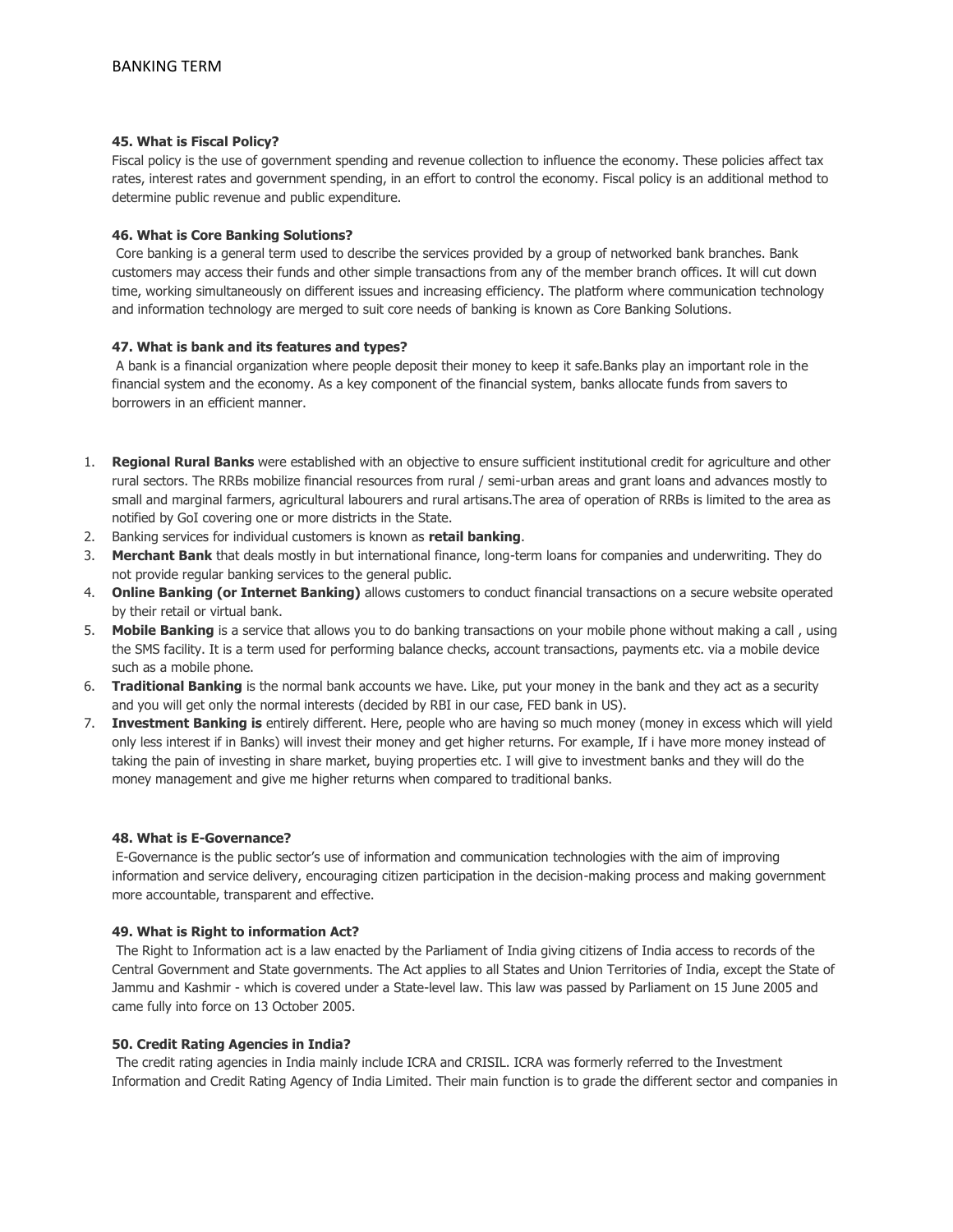terms of performance and offer solutions for up gradation. The credit rating agencies in India mainly include ICRA and CRISIL (Credit Rating Information Services of India Limited).

## **51. What is demand Draft?**

A demand draft is an instrument used for effecting transfer of money. It is a Negotiable Instrument. Cheque and Demand-Draft both are used for Transfer of money. You can 100% trust a DD. It is a banker's check. A check may be dishonored for lack of funds a DD can not. Cheque is written by an individual and Demand draft is issued by a bank. People believe banks more than individuals.

## **52. What is a NBFC?**

A non-banking financial company (NBFC) is a company registered under the Companies Act, 1956 and is engaged in the business of loans and advances, acquisition of shares/stock/bonds/debentures/securities issued by government, but does not include any institution whose principal business is that of agriculture activity, industrial activity, sale/purchase/construction of immovable property.NBFCs are doing functions akin to that of banks; however there are a few differences:

**(i)**A NBFC cannot accept demand deposits (demand deposits are funds deposited at a depository institution that are payable on demand -- immediately or within a very short period -- like your current or savings accounts.) **(ii)** it is not a part of the payment and settlement system and as such cannot issue cheques to its customers; and **(iii)** Deposit insurance facility of DICGC is not available for NBFC depositors unlike in case of banks.

#### **53. What is NASSCOM ?**

The National Association of Software and Services Companies (NASSCOM), the Indian chamber of commerce is a consortium that serves as an interface to the Indian software industry and Indian BPO industry. Maintaining close interaction with the Government of India in formulating National IT policies with specific focus on IT software and services maintaining a state of the art information database of IT software and services related activities for use of both the software developers as well as interested companies overseas.

#### **54. What is ASSOCHAM?**

The Associated Chambers of Commerce and Industry of India (ASSOCHAM), India's premier apex chamber covers a membership of over 2 lakh companies and professionals across the country. It was established in 1920 by promoter chambers, representing all regions of India. As an apex industry body, ASSOCHAM represents the interests of industry and trade, interfaces with Government on policy issues and interacts with counterpart international organizations to promote bilateral economic issues.

#### **55. What is NABARD?**

NABARD was established by an act of Parliament on 12 July 1982 to implement the National Bank for Agriculture and Rural Development Act 1981. It replaced the Agricultural Credit Department (ACD) and Rural Planning and Credit Cell (RPCC) of Reserve Bank of India, and Agricultural Refinance and Development Corporation (ARDC). It is one of the premiere agency to provide credit in rural areas. NABARD is set up as an **apex Development Bank** with a mandate for facilitating credit flow for promotion and development of agriculture, small-scale industries, cottage and village industries, handicrafts and other rural crafts.

#### **56. What is SIDBI?**

The Small Industries Development Bank of India is a state-run bank aimed to aid the growth and development of micro, small and medium scale industries in India. Set up in 1990 through an act of parliament, it was incorporated initially as a wholly owned subsidiary of Industrial Development Bank of India.

#### **57. What is SENSEX and NIFTY?**

SENSEX is the short term for the words "Sensitive Index" and is associated with the Bombay (Mumbai) Stock Exchange (BSE). The SENSEX was first formed on 1-1-1986 and used the market capitalization of the 30 most traded stocks of BSE. Where as NSE has 50 most traded stocks of NSE.SENSEX IS THE INDEX OF BSE. AND NIFTY IS THE INDEX OF NSE.BOTH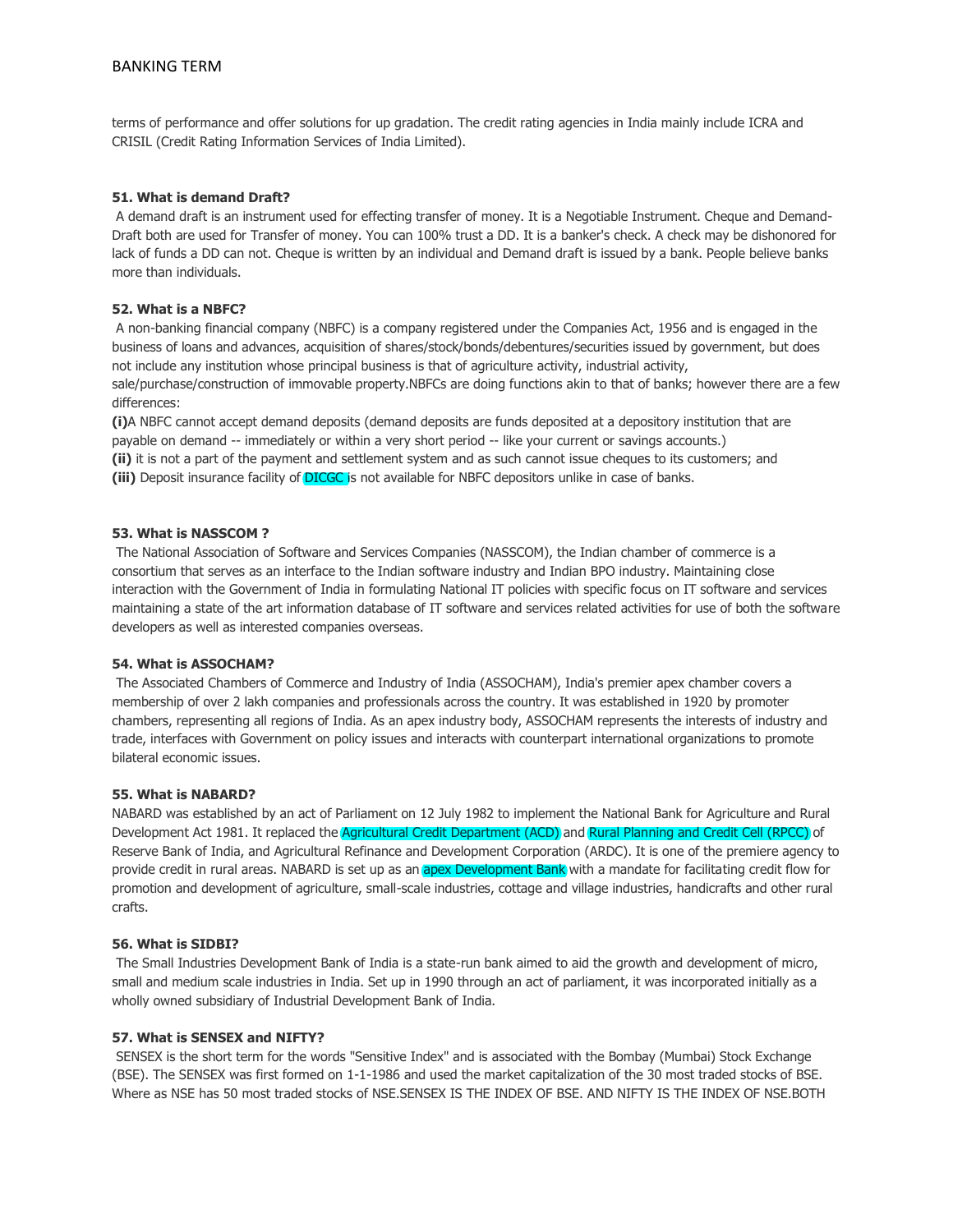WILL SHOW DAILY TRADING MARKS. Sensex and Nifty both are an "index". An index is basically an indicator it indicates whether most of the stocks have gone up or most of the stocks have gone down.

## **58. What is SEBI?**

SEBI is the regulator for the Securities Market in India. Originally set up by the Government of India in 1988, it acquired statutory form in 1992 with SEBI Act 1992 being passed by the Indian Parliament. Chaired by C B Bhave.

#### **59. What is Mutual funds?**

Mutual funds are investment companies that pool money from investors at large and offer to sell and buy back its shares on a continuous basis and use the capital thus raised to invest in securities of different companies. The mutual fund will have a fund manager that trades the pooled money on a regular basis. The net proceeds or losses are then typically distributed to the investors annually.

## **60. What is Asset Management Companies?**

A company that invests its clients' pooled fund into securities that match its declared financial objectives. Asset management companies provide investors with more diversification and investing options than they would have by themselves. Mutual funds, hedge funds and pension plans are all run by asset management companies. These companies earn income by charging service fees to their clients.

## **61. What are non-perfoming assets?**

Non-performing assets, also called non-performing loans, are loans,made by a bank or finance company, on which repayments or interest payments are not being made on time. A debt obligation where the borrower has not paid any previously agreed upon interest and principal repayments to the designated lender for an extended period of time. The nonperforming asset is therefore not yielding any income to the lender in the form of principal and interest payments.

## **62. What is foreign exchange reservers?**

Foreign exchange reserves (also called Forex reserves) in a strict sense are only the foreign currency deposits and bonds held by central banks and monetary authorities.However, the term in popular usage commonly includes foreign exchange and gold,SDRs and IMF reserve positions.

## **63. What is Open Market operations(OMO)?**

The buying and selling of government securities in the open market in order to expand or contract the amount of money in the banking system by RBI. Open market operations are the principal tools of monetary policy.

#### **64. What is Micro Credit?**

It is a term used to extend small loans to very poor people for self-employment projects that generate income, allowing them to care for themselves and their families.

#### **65. What is Liquidity Adjustment Facility(LAF)?**

A tool used in monetary policy that allows banks to borrow money through repurchase agreements. This arrangement allows banks to respond to liquidity pressures and is used by governments to assure basic stability in the financial markets.

#### **66. What is Bancassurance?**

It is the term used to describe the partnership or relationship between a bank and an insurance company whereby the insurance company uses the bank sales channel in order to sell insurance products.

## **67. What is Wholesale Price Index AND Consumer price Index(CPI) ?**

The Wholesale Price Index (WPI) is the index used to measure the changes in the average price level of goods traded in wholesale market. A total of 676 commodity prices make up the index. It is available on a weekly basis. It is generally taken as an indicator of the inflation rate in the Indian economy. The Indian Wholesale Price Index (WPI) was first published in 1902, and was used by policy makers until it was replaced by the Producer Price Index (PPI) in 1978.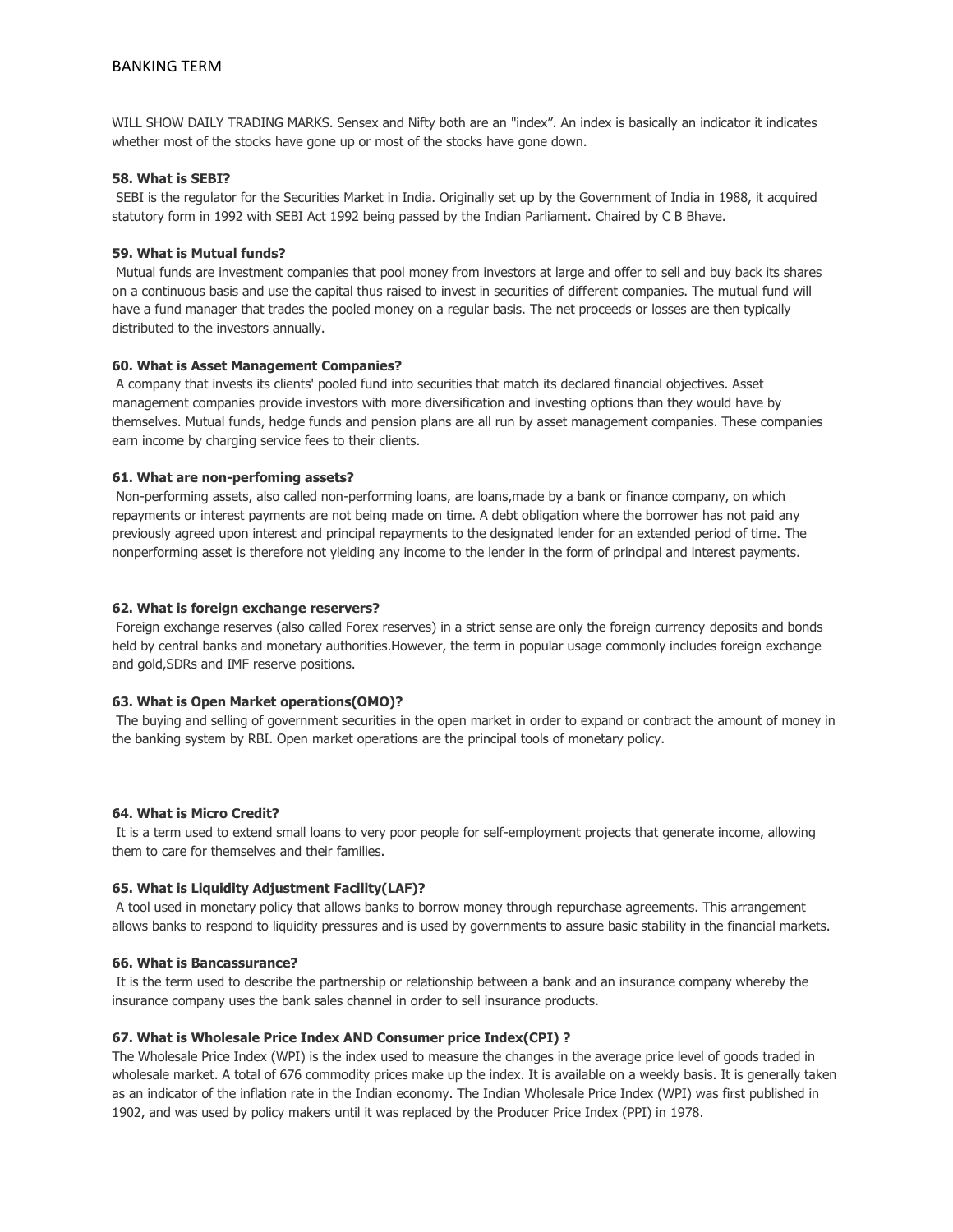CPI: It is a measure estimating the average price of consumer goods and services purchased by households.

## **68. What is Venture Capital?**

Venture capital is money provided by an outside investor to finance a new, growing, or troubled business. The venture capitalist provides the funding knowing that there's a significant risk associated with the company's future profits and cash flow. Capital is invested in exchange for an equity stake in the business rather than given as a loan, and the investor hopes the investment will yield a better-than-average return.

## **69. What is a Treasury Bills?**

Treasury Bills (T-Bills) are short term, Rupee denominated obligations issued by the Reserve Bank of India (RBI) on behalf of the Government of India. They are thus useful in managing short-term liquidity. At present, the Government of India issues three types of treasury bills through auctions, namely, 91-day, 182-day and 364-day. There are no treasury bills issued by State Governments.

## **70. What is Banking Ombudsmen Scheme?**

The Banking Ombudsman Scheme enables an expeditious and inexpensive forum to bank customers for resolution of complaints relating to certain services rendered by banks.The Banking Ombudsman is a senior official appointed by the Reserve Bank of India to redress customer complaints against deficiency in certain banking services.The Banking Ombudsman Scheme was first introduced in India in 1995, and was revised in 2002. The current scheme became operative from the 1 January 2006, and replaced and superseded the banking Ombudsman Scheme 2002.

## **71. What is Subsidy?**

A subsidy is a form of financial assistance paid to a business or economic sector. Most subsidies are made by the government to producers or distributors in an industry to prevent the decline of that industry or an increase in the prices of its products or to encourage it to hire more labor.

## **72. What is a Debenture? How many types of debentures are there? What are they?**

A debenture is basically an unsecured loan to a corporation. A type of debt instrument that is not secured by physical asset. Debentures are backed only by the general creditworthiness and reputation of the issuer.

**i)**Convertible Debentures: Any type of debenture that can be converted into some other security or it can be converted into stock..

**ii)**Non-Convertibility Debentures(NCB): Non Convertible Debentures are those that cannot be converted into equity shares of the issuing company, as opposed to Convertible debentures. Non-convertible debentures normally earn a higher interest rate than convertible debentures do.

## **73. What is a hedge fund?**

YHedge' means to **reduce financial risk**. A hedge fund is an investment fund open to a limited range of investors and requires a very large initial minimum investment. It is important to note that hedging is actually the practice of attempting to reduce risk, but the goal of most hedge funds is to maximize return on investment.

## **74. What is FCCB?**

A Foreign Currency Convertible Bond (FCCB) is a type of convertible bond issued in a currency different than the issuer's domestic currency. In other words, the money being raised by the issuing company is in the form of a foreign currency. A company may issue an FCCB if it intends to make a large investment in a country using that foreign currency.

## **75. What is Capital Account Convertibility(CAC)?**

It is the freedom to convert local financial assets into foreign financial assets and vice versa at market determined rates of exchange. This means that capital account convertibility allows anyone to freely move from local currency into foreign currency and back.The Reserve Bank of India has appointed a committee to set out the framework for fuller Capital Account Convertibility.Capital account convertibility is considered to be one of the major features of a developed economy. It helps attract foreign investment. capital account convertibility makes it easier for domestic companies to tap foreign markets.

#### **76. What is Current Account Convertibility?**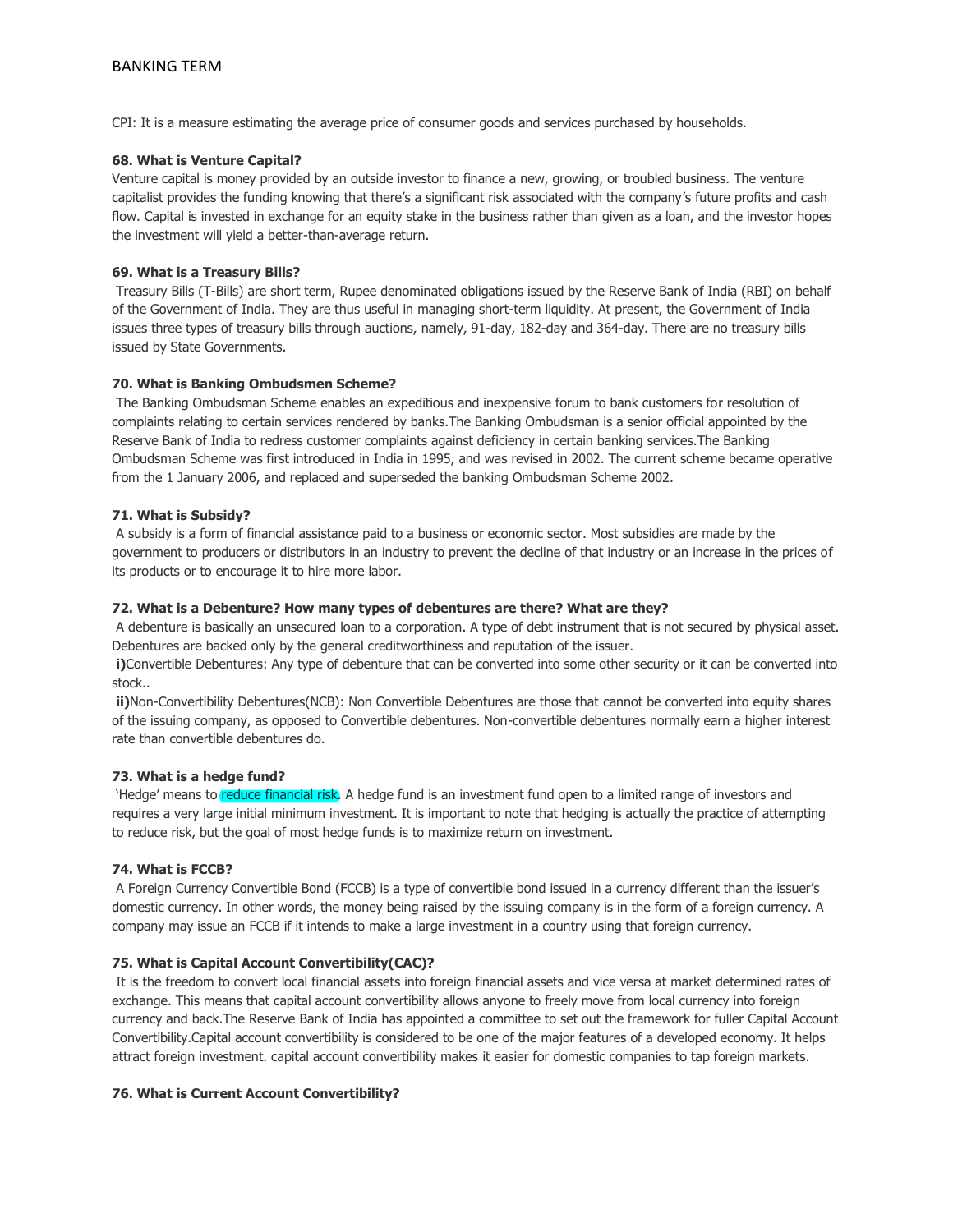It defines at one can import and export goods or receive or make payments for services rendered. However, investments and borrowings are restricted.

## **77. What is Arbitrage?**

The opportunity to buy an asset at a low price then immediately selling it on a different market for a higher price.

#### **78. What is Capitalism AND Socialism??**

Capitalism as an economy is based on a democratic political ideology and produces a free market economy, where businesses are privately owned and operated for profit; in capitalism, all of the capital investments and decisions about production, distribution, and the prices of goods, services, and labor, are determined in the free market and affected by the forces of supply and demand.

Socialism as an economy is based on a collectivist type of political ideology and involves the running of businesses to benefit the common good of a vast majority of people rather than of a small upper class segment of society.

#### **79. Types of Banks in India -**

#### **What is a Bank?**

A Bank is a financial organization which accepts deposits that can be withdrawn on

demand and also lends money to individuals and business houses that need it.

# **Structure of banking sector in India:**

## **What is RBI?**

The RBI is India's central bank. The Reserve Bank of India was established on April 1, 1935 in accordance with the provisions of the Reserve Bank of India Act, 1934.

RBI acts as a banker to the Government and Banks.

The Central Bank maintains record of Government revenue and expenditure under various heads. It maintains deposit accounts of all other banks and advances money to other banks, when needed.

Another important function of the Central Bank is the issuance of currency notes, regulating their circulation in the country by different methods.

## **Scheduled Bank?**

All banks which are included in the Second Schedule to the Reserve Bank of India Act, 1934 are scheduled banks. These banks comprise Scheduled Commercial Banks and Scheduled Cooperative Banks. The type of banks comes under these Scheduled Commercial Banks and Scheduled Cooperative Banks can be seen in the above figure. All most all banks are Scheduled banks in India.

#### **Commercial Banks**?

Commercial banks may be defined as, any banking organization that deals with the deposits and loans of business organizations

Commercial banks issue bank checks and drafts, as well as accept money on term deposits. Commercial banks also act as moneylenders, by way of installment loans and overdrafts.

Commercial banks also allow for a variety of deposit accounts, such as checking, savings, and time deposit. These institutions are run to make a profit and owned by a group of individuals.

## **Types of Loans offered by Commercial banks:**

1)Secured Loan: A secured loan is one where the borrower provides a certain property or asset as collateral against the loan. The main condition of these loans is that if the loan remains unpaid, the bank has the right to use the property in any way they like to realize the outstanding amount.

2)Unsecured Loan: Unsecured loans have no collateral and therefore command higher interest rates. There are a variety of unsecured loans available today and these include credit cars, credit facilities such as a lines of credit, corporate bonds, and bank overdrafts.

3)Mortgage Loans: Mortgage loans that are provided by commercial banks are similar to secured loans but are used specifically to buy real estate property for commercial purposes. In most of these cases, the banks hold a lien on the title to the particular property purchased with the loan. If the borrower is unable to pay the loan back, the bank leverages this item against the loan to generate funds or recover the principal.

#### **Public Sector Banks?**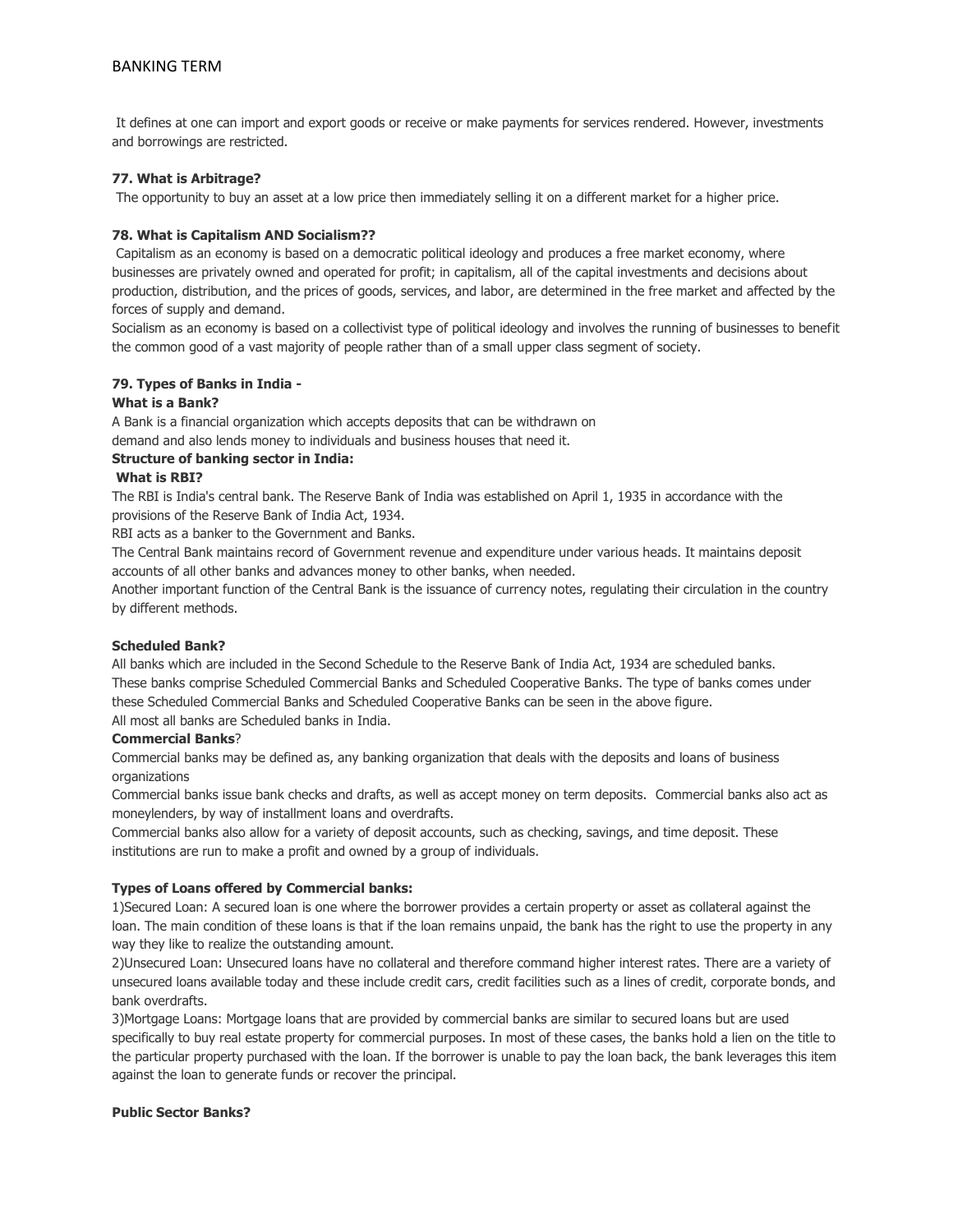These are banks where majority stake is held by the Government of India. Examples of public sector banks are: SBI, Bank of India, Canara Bank, etc.

## **Private Sector Banks?**

These are banks majority of share capital of the bank is held by private individuals. These banks are registered as companies with limited liability.

Examples of private sector banks are: ICICI Bank, Axis bank, HDFC, etc.

## **Foreign Banks?**

These banks are registered and have their headquarters in a foreign country but operate their branches in our country. Examples of foreign banks in India are: HSBC, Citibank, Standard Chartered Bank, etc.

## **Regional Rural Banks?**

Regional Rural Banks were established under the provisions of an Ordinance promulgated on the 26th September 1975 and the RRB Act, 1976 with an objective to ensure sufficient institutional credit for agriculture and other rural sectors. The area of operation of RRBs is limited to the area as notified by GoI covering one or more districts in the State.

RRBs are jointly owned by GoI, the concerned State Government and Sponsor Banks (27 scheduled commercial banks and one State Cooperative Bank); the issued capital of a RRB is shared by the owners in the proportion of 50%, 15% and 35% respectively.

Prathama bank is the first Regional Rural Bank in India located in the city Moradabad in Uttar Pradesh.

## **Cooperative Banks?**

A co-operative bank is a financial entity which belongs to its members, who are at the same time the owners and the customers of their bank. Co-operative banks are often created by persons belonging to the same local or professional community or sharing a common interest. Co-operative banks generally provide their members with a wide range of banking and financial services (loans, deposits, banking accounts, etc).

They provide limited banking products and are specialists in agriculture-related products.

Cooperative banks are the primary financiers of agricultural activities, some small-scale industries and self-employed workers.

Co-operative banks function on the basis of "no-profit no-loss".

Anyonya Co-operative Bank Limited (ACBL) is the first co-operative bank in India located in the city of Vadodara in Gujarat.

## **How Bank gets Money?**

Banks make money by lending your money out at interest and by charging you for services provided. Banks keep on lending money.

The other big revenue items generated by banks are the fees they charge. Bank charge for every service, whether it is for an electronic transaction, or permitting a transfer through the Internet banking system.

When banks get profits they invest in other companies and in return they will get money

## **80. Diff between banking & Finance?**

A. Finance is generally related to all types of financial, this could be accounting, insurances and policies. Whereas banking is everything that happens in a bank only.The term Banking and Finance are two very different terms but are often associated together. These two terms are often used to denote services that a bank and other financial institutions provide to its customers.

#### **81. Who are forensic accountants?**

Forensic accountants are trained to detect evidence of frauds in financial statements. They go beyond the numbers and attempt to analyze 100% of the data as against the sampling procedure adopted by auditors. When the extended procedures are invoked, cases like the overvaluation of the sales or the debtors become easy to investigate. In India there is an urgentneed of large number of forensic accountants in view of the preponderance of corporate frauds.

#### **82. What do you mean by Financial Inclusion?**

Financial inclusion means providing to the large unbanked population of India access to financial products and services like:Bank accounts, immediate credit, savings products, remittance and payment services, insurance, mortgage,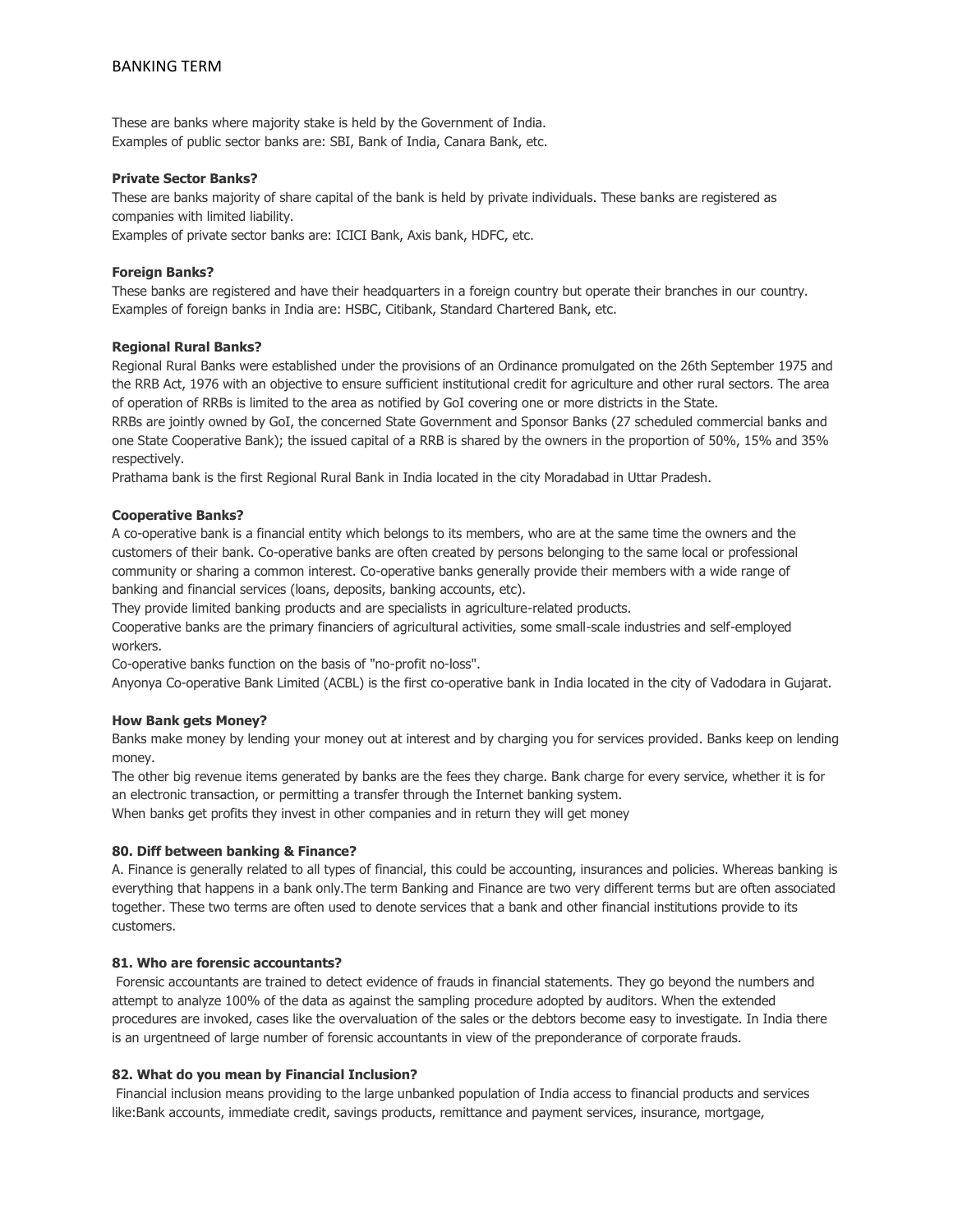entrepreneurial credit, financial advisory services.Steps taken so far for promotion of financial inclusion have been – the cooperative movement, setting up of State Bank of India, nationalization of banks, lead bank scheme, regional rural banks, service area approach, self help groups.Out of 611 districts in the country, only 68 districts have been covered by so called financial inclusion (as of July 2009).

## **83. What do you mean by Capital adequacy ratio?**

CRAR is the acronym for capital to risk weighted assets ratio, a standard metric to measure balance sheet strength of banks.BASEL I and BASEL II are global capital adequacy rules that prescribe a minimum amount of capital a bank has to hold given the size of its risk weighted assets. The old rules mandate banks to back every Rs. 100 of commercial loans with Rs. 9 of capital irrespective of the nature of these loans. The new rules suggest the amount of capital needed depends on the credit rating of the customer.

## **84. What are Banking Codes and Standards Board of India BCSBI?**

BCSBI is an independent and autonomous body set up by RBI to ensure that comprehensive code of conduct for fair treatment of customers was evolved and adhered to. In substance the board has been set up to ensure that the common consumer of banking services is in no way in a disadvantageous position and really gets what he has been promised by the banks.Member banks of the board have voluntarily agreed to abide by the provisions enumerated in the codes which have been drawn up for the benefit of customers. These are:Code of Bank's Commitment to Customers, andCode of Bank's Commitment to Micro and Small Enterprises.

**85**. **Overseas Banking Units (OBUs)**: The exim policy 2002-07 permitted registered Indian Banks to set up OBUs in the SEZs. Through these OBUs exporters in SEZs will have access to finances at international costs. This is because OBUs would be exempted from CRR, SLR and priority sector lending requirements which would permit them to operate at par with their overseas branches. These units have been permitted to accept funds from NRIs and individuals and so they can raise foreign currency funds from international markets at global interest rate. These banks should have a minimum capital of \$10 million, to set up OBUs. Recently SBI opened the first OBU in Mumbai.

#### **86**.**MICR: Magnetic ink char acter recognition**

**What is it:** MICR code (pronounced my-ker) is a nine-digit number printed on banking instruments such as a cheque or a demand draft using a special type of ink made of magnetic material. The first three digits denote the city. The fourth to sixth digits denote the bank, while the last three digits denote the branch number. The code is read by a machine, minimizing the chances of error in clearing of cheques, thereby making funds transfer faster. For example, in the MICR code 400240019, 400 denotes Mumbai, 240 denotes HDFC Bank Ltd and 019 denotes the Colaba branch of the bank. You will find the number on the right of the cheque number at the bottom of the cheque leaf.

**When do you need it:** MICR code allows money to drop directly into your bank account for payments such as salaries and dividends. Your tax refund will come to you faster if you remember to mention this on the refund form. Refunds of unwanted money in initial public offers, too, drop back if you put down your code on the application form.

#### **87. IFSC: India financial system code**

**What is it:** An 11-digit alphanumeric (letters and numbers) code that helps identify bank branches. The first four numbers represent the bank's code (alphabetic), the fifth number is a control character (0), and the next six numbers denote a bank branch. For example, the IFSC for HDFC Bank Ltd's Colaba branch in Mumbai reads as HDFC0000085. This code is mentioned on your cheque. Different banks mention it at different places on the cheque.

**When do you need it:** When sending money through RTGS or NEFT, you need to know the IFSC of the receiving branch. **CVV: Card verification value**

**What is it:** CVV is an anti-fraud security feature that helps verify that you are in possession of your credit card and making the transaction. CVV is usually a three-digit number printed on the signature panel at the back of your credit card.

When do you need it: You need this number when shopping online or over the phone. You need to be careful with this number as it can make you a victim of fraud. It's best to remember this number and blacken it off from your card.

#### **PAP: Payable at par or MCC: Multi-city cheques**

**What is it:** PAP or MCC cheques can be encashed anywhere in India, irrespective of the city they were issued in. They are treated as local clearing cheques across the country. The amount is credited in the account the same day and there are no inter-city collection charges associated with a normal cheques being encashed in another city.

A cheque issued at a branch in Chennai, can be encashed at a branch in Dibrugarh as if it were a local cheque.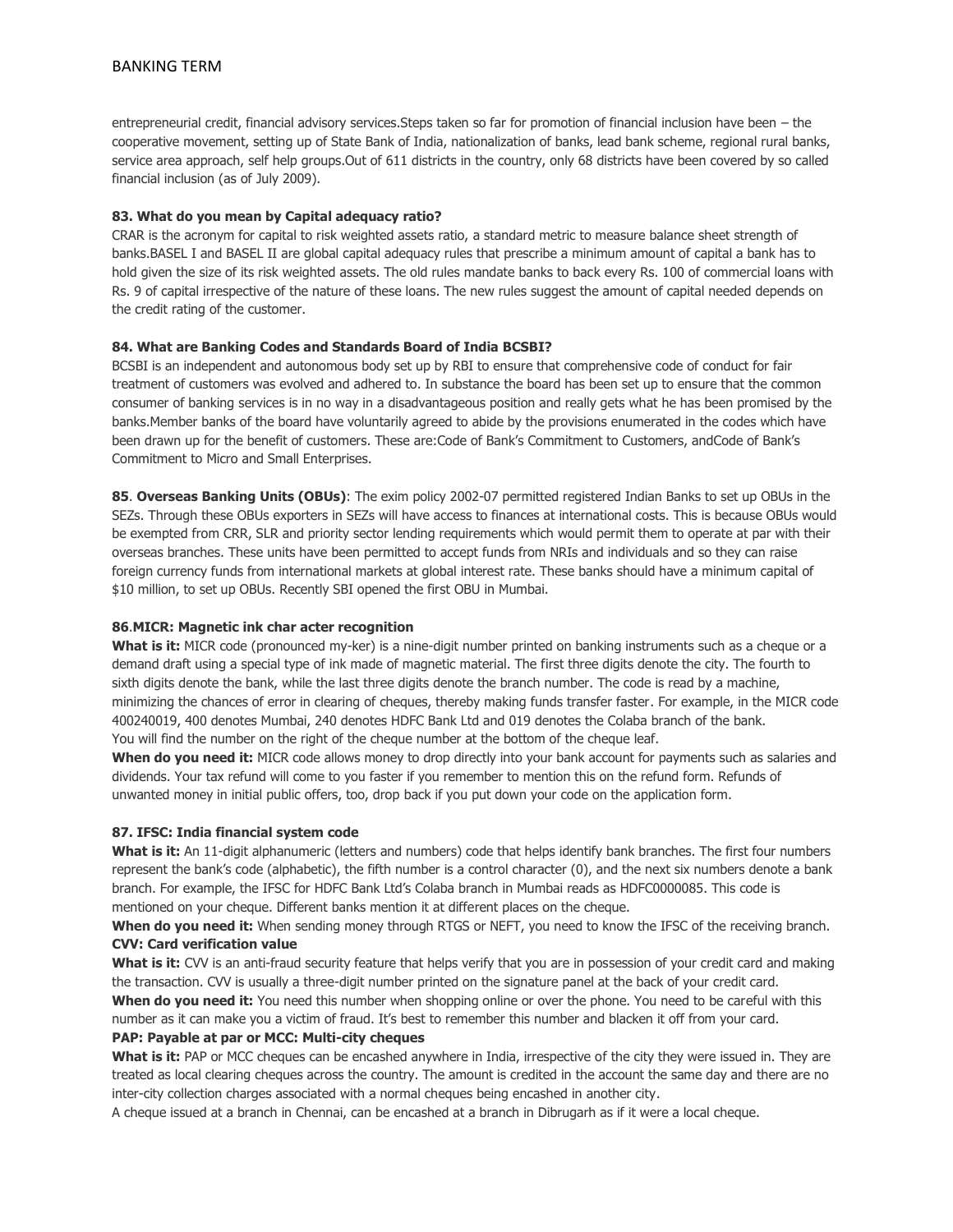There would be a notation on the top or the bottom of a cheque indicating its status as as PAP or MCC cheque. When do you need it: By issuing a PAP or MCC cheque, you can save demand draft or cheque clearing costs. Usually, these cheques are issued by companies to disburse dividends or redemption amounts.

## **NO FRILLS ACCOUNT**

No frill account is a type of bank account, with low / Zero balance requirement with extra-features removed.

In simple words it: If a company makes its service/product cheaper by removing the extra features, that is no frill.

eg. Dish TV package without 100 sports channels.

RBI came up with this No-frill concept, because poor people cannot open regular bank accounting having requirements like Rs.5000/- minimum balance etc.

So there are no frill accounts for them. So that poor people can open bank accounts and take loans, that'll save them from the 36% interest rate charged by the evil money lenders.

- Account can be opened with a minimum initial deposits of Rs.5/- and maintained at the minimum balance of Rs 5, no penalty charges will be deducted in case the minimum balance reaches zero.

- The Account holders will not be eligible for Cheque Book and ATM card facilities

- Maximum numbers of withdrawals are restricted to 30 every 6 months.

- Duplicate passbook may be issued to the account holder with a charge of Rs.10/-

As you can see above, it doesn't have the extra-features like Cheque book and ATM etc. So it is no-frill (because extra-features removed).

## **Advantages**

· Rural women can put their hard earned money in it, less chances of theft or husband spending it on Desi liquor.

- · Can get easy loans, saved from the clutches of moneylenders.
- · Some banks even offer free of charge DD (demand drafts) like 2 per month.
- · No frill account holder can convert his/her account to regular saving account later.

now no frill accounts have been replaced by BASIC SAVING BANK ACCOUNT.

## **SARFAESI ACT 2002**

Securitisation and reconstruction of financial asset and enforcement of security interest act 2002 it enables banks and other financial institution to auction the the properties against loans of the borrowers, if they fail to repay the loan. it helps in reducing NPA.

- 1. bank can buy the property if one else buys it in the auction.
- 2. difficult for borrowers to get stay order on sale of property.
- 3. bank can sell the property to asset reconstruction company ( ARC).

NOW IF BANKS CAN BUY THE PROPERTY IN AUCTION THEN WHAT IS THE NEED OF ARC? If the land was in good urban area, SBI could open a new branch office there (or housing for its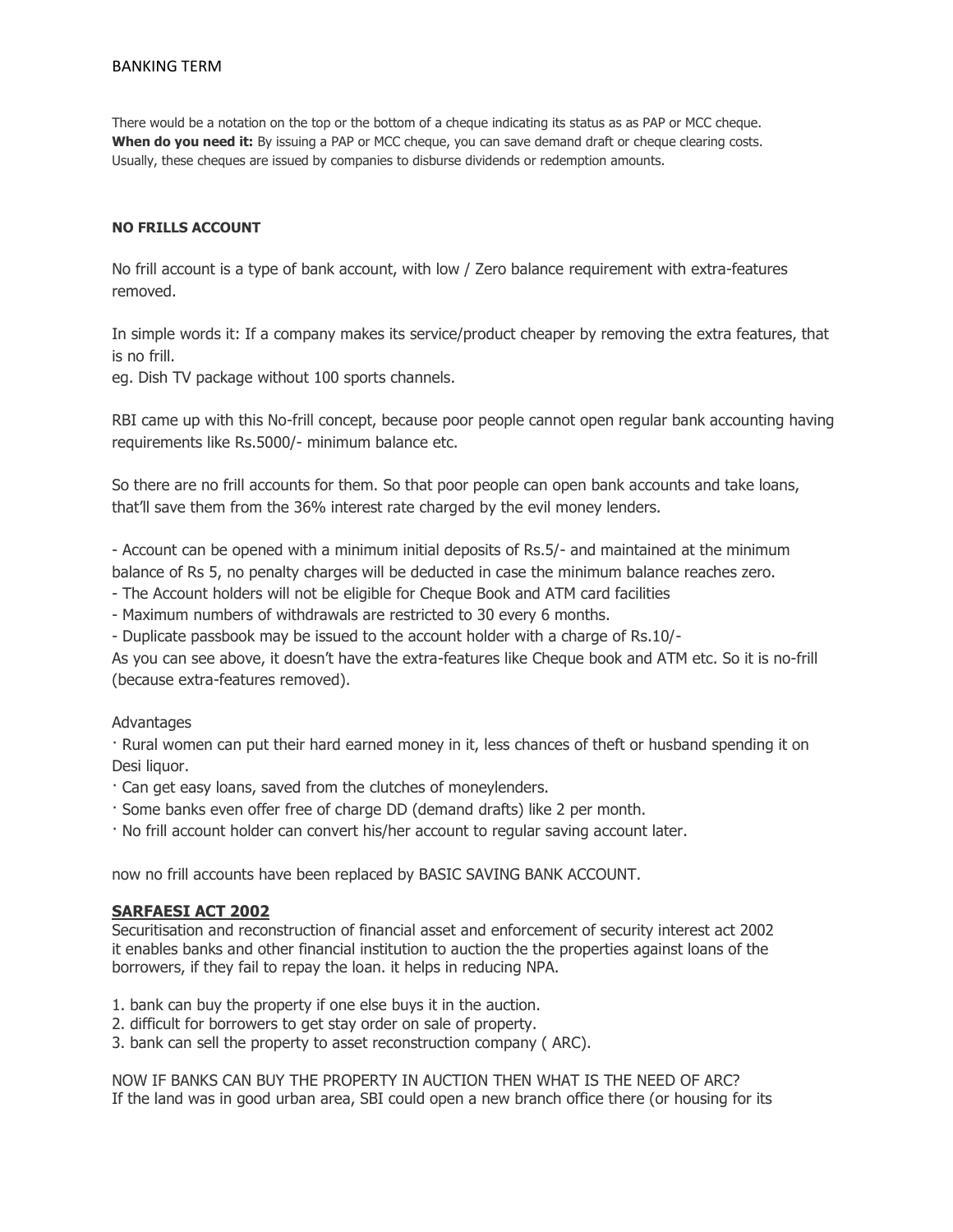employees).

But if plot/factory/house is in some remote area= useless for SBI's personal business. Under the Banking regulation Act, a bank cannot keep such immovable property beyond 7 years, (max 12 years with RBI's permission).

ARC buy bad loans from the banks and convert them in profit. they must be registered with RBI. eg. ARCIL (India's first and largest asset reconstruction company (ARC)) Reliance Asset Reconstruction Company Limited by Anil Ambani

arc arranges money from qualified institutional buyers.

now how ARC can convert bad loans into a profitable one? Auction the assets fully or partially. (sell the machinary now, rent the building and wait for land prices to go up for two years and then sell it.) Sell the property in combination with other NPA properties of other defaulter giving discount. Change the Management of that asset, appoint its own directors/officers. outsource or lease the business to a another company. ARC can convert the debt into equity.

# **FII and QFI**

Foreign institutional investor-

any foreign player can invest money in stock market. The foreigners have to open a sub account with already registered FII ( eg. Maxwell Assets Manager, BNP PARIBAS, MORGAN STANLEY) with the SEBI.

invest a minimum net worth of \$50 million (about Rs. 260 crore) to get a license from SEBI.

note- investment under FII are very vulnerable as a slight change in the market result in the out flow of investment from the country and datsy it is called as HOT MONEY- was responsible for 1997 Asian financial crisis.

# QUALIFIED FOREIGN INVESTORS

It means a foreign individual, group or foreign firm can directly invest in Indian stock-market like any normal Indian citizen, without requiring the sub-account with FII. This should bring in some more investors, who're interested in investing in India but feel turned off because of this sub-account and strict High Net-worth rules.

Requirements for QFI 1. DEMAT account 2.trade account with a depository participants.

# **what is demat account?**

When you purchase shares, you don't get paper certificates, but those shares get electronically transferred to your demat account in the Depositary. Meaning your shares are not in physical paper (material) form but electronic format. De-materializied= De-mat. No fear of theft, misplacement, delay in transfer etc.

what is depository?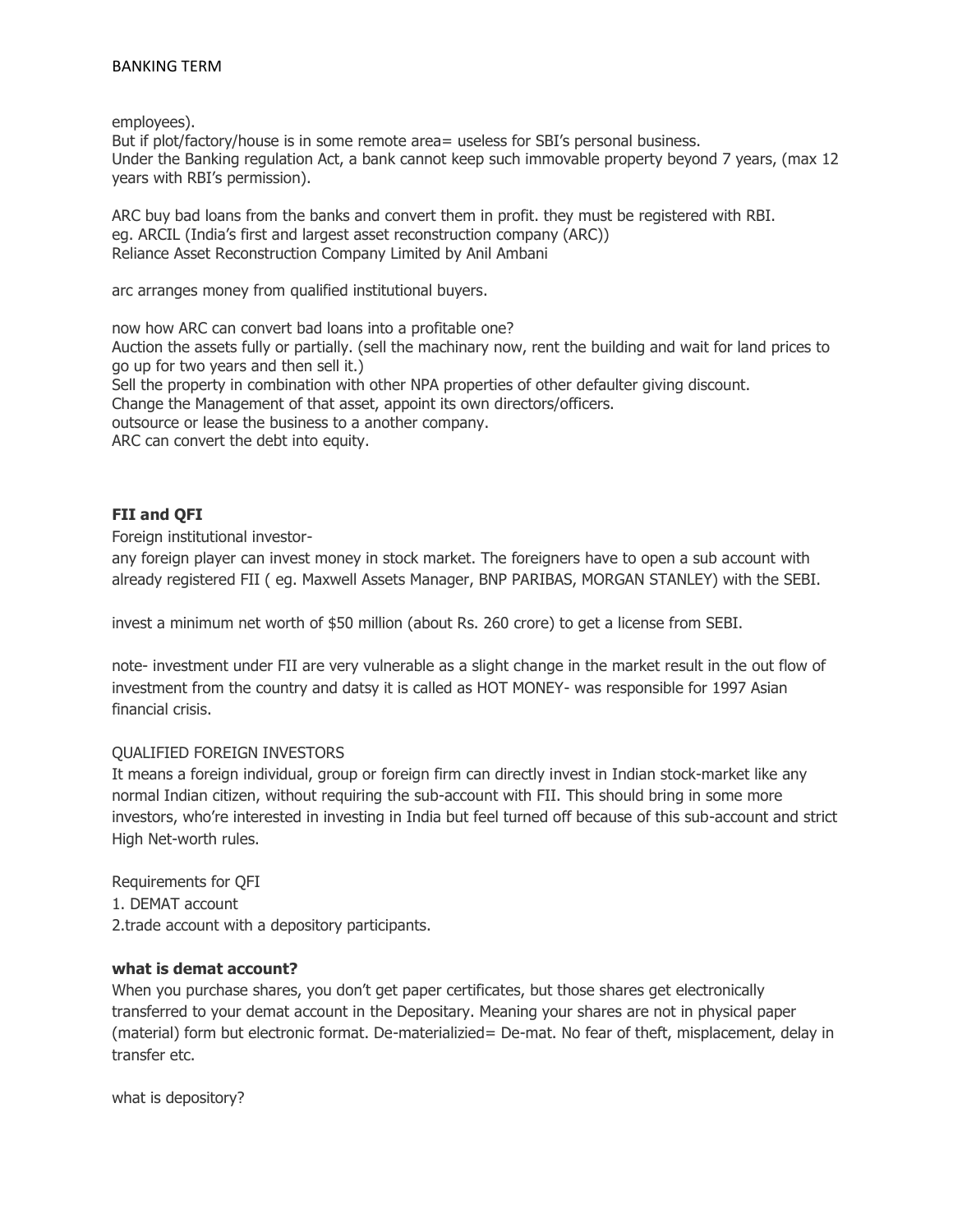A Depository is like a bank locker where securities (shares) are held in electronic (dematerialised) form. In India, there are only two Depositories -National Securities Depositories Limited (NSDL) and Central Depository Services Limited (CDSL).

What is Depository Participants (DP)?

DP's are like bank branches where shares in physical (paper) form need are deposited for converting them in electronic (demat) form and email it to the Depositary.

Examples of Depository Participants (DP) :ICICI, SBI, HDFC etc. You've to open a Demat Account with any one DP.

important points

QFI is an individual, group or association resident in a foreign country that adheres to anti-money laundering and anti-terrorist financing guidelines as defined by the financial action task force (FATF), a multi-lateral body.

The QFIs do not include FII/sub-accounts.

QFIs can own up to 5% of Indian companies while their cumulative investments are capped at 10%. These limits are over and above the FII and NRI investment ceilings prescribed under the portfolio investment route for foreign investment in India

The QFIs shall be allowed to invest through the SEBI-registered Qualified Depository Participant (DP), with the QFI required to open only one demat account and a trading account with any of the qualified DP and make purchase and sale of equities (shares) through that DP only.

**The Co operative banks** in India started functioning almost 100 years ago. The Cooperative bank is an important constituent of the Indian Financial System, judging by the role assigned to co operative, the expectations the co operative is supposed to fulfil, their number, and the number of offices the cooperative bank operate. Though the co operative movement originated in the West, but the importance of such banks have assumed in India is rarely paralleled anywhere else in the world. The cooperative banks in India plays an important role even today in rural financing. The businessess of cooperative bank in the urban areas also has increased phenomenally in recent years due to the sharp increase in the number of primary co-operative banks.

Co operative Banks in India are registered under the Co-operative Societies Act. The cooperative bank is also regulated by the RBI. They are governed by the Banking Regulations Act 1949 and Banking Laws (Co-operative Societies) Act, 1965.

**Cooperative banks in India finance rural areas under:**

- Farming
- Cattle
- Milk
- **Hatchery**
- Personal finance

**Cooperative banks in India finance urban areas under:**